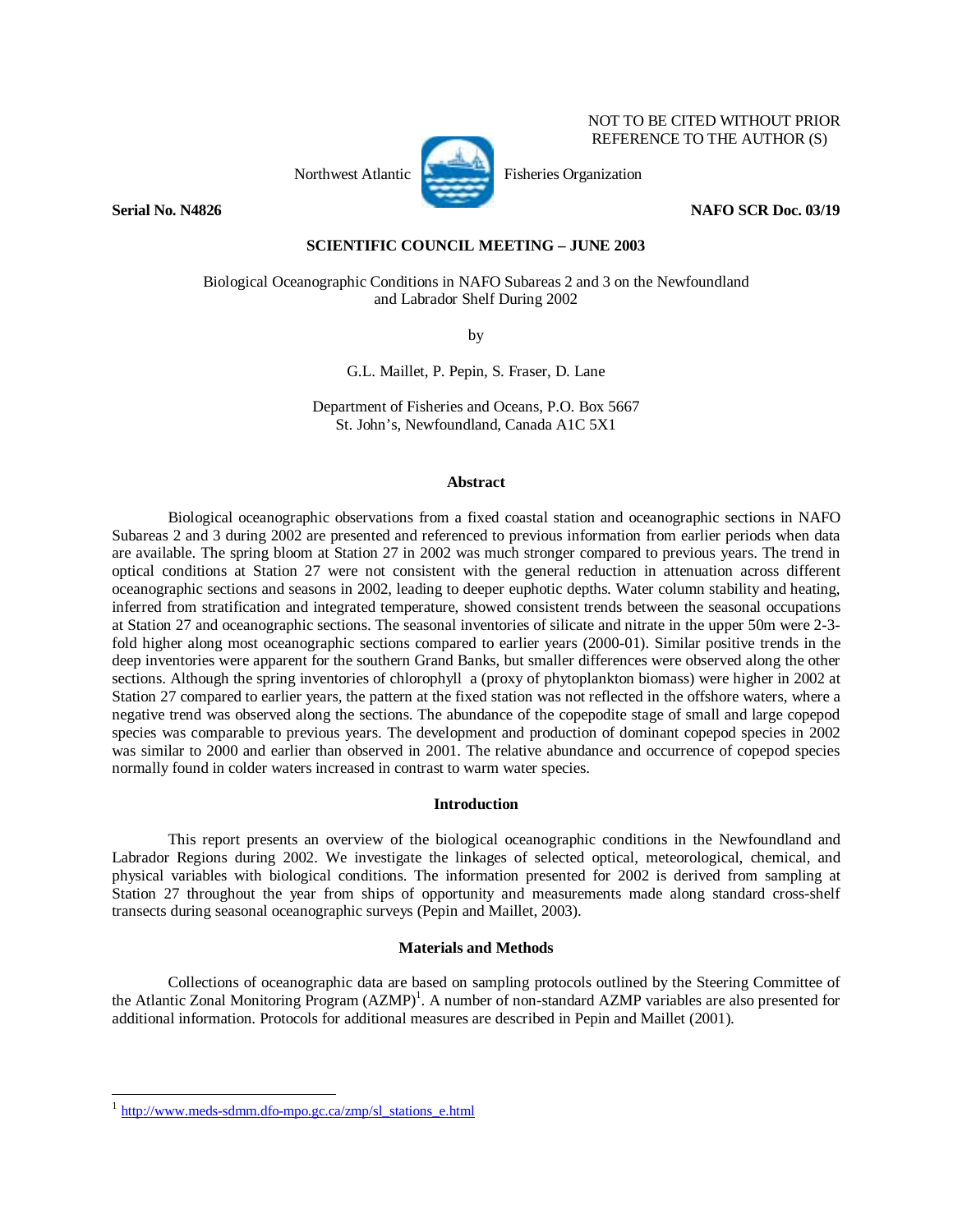#### **Results**

## **Seasonal and Interannual Variability in Optical Measures**

### **Station 27 (Division 3L)**

A total of 23 biological sampling profiles were collected in the Avalon Channel at Station 27 in 2002 (Fig. 1). Optical measures can provide useful information regarding biological dynamics. We investigated time series of the following optical measures:

- (1) Vertical Attenuation Coefficient  $(K_d)$ , which is related to coloured and dissolved substances and particulate matter in seawater (average of 5-50m depths)
- (2) Euphotic Depth, defining the boundary to which significant penetration of light occurs to allow photosynthesis.
- (3) Incident Photosynthetic Active Radiation (PAR), the visible spectrum of light (400-700 nm) that plants utilize in photosynthesis.

Time series of  $K_d$  increased rapidly in response to the onset of the spring bloom from initial background levels of 0.1 m<sup>-1</sup>(Fig. 2a). The magnitude and duration of  $K_d$  was related principally to the observed increase in chlorophyll a concentration linked to the production cycle. The trend in  $K_d$  indicated higher extinction of light (by a factor of 2) in the water column in 2002 compared to the production cycle observed in earlier years. Periodically, smaller variations were observed in  $K_d$  during the summer and early fall associated with transient productivity after the main bloom.

Time series of euphotic depth varied seasonally at Station 27 with shallow depths of approximately 20 m during the height of spring bloom with deeper values extending to depths in excess of 80 m thereafter (Fig. 2b). The range in euphotic depth was greatest during 2002 with the observed spring bloom values of <20 m and post-bloom values of >80 m for several weeks in duration compared to the earlier time series.

Time series of total daily incident PAR shows a strong seasonal component and high variability throughout the annual cycle (Fig. 2c). The average of daily incident PAR and standard deviation, total PAR and total daily insolation for each month of the year during 2002 showed that December had the lowest average total daily PAR at 5.95 moles m<sup>-2</sup> and highest in July at 40.23 mol m<sup>-2</sup> (Table 1). Monthly time series of global solar radiation obtained from Environment Canada and converted (Ting and Giacomelli 1987) to PAR from 1964-1998 showed a maximum annual variability of ca. 25% (Fig. 3a). The annual climatology for solar radiation suggested that recent PAR measurements collected at NWAFC station during 2001-02, were among the highest recorded during the available time series for the months of April through to October (Fig. 3b). At present, we have not yet compared our optical measures with Environment Canada data due to a lack of a suitable overlap period and we exercise caution until such time when an adequate comparison can be made.

Variability of optical measures in the vertical attenuation coefficient and euphotic depth during 2002 indicated that spring (March-May) shows the largest change compared to other seasonal time periods (Fig. 4). The mean percent seasonal change in 2002 showed an increase of 60% in the vertical attenuation coefficient and 35% reduction in euphotic depth during Spring compared to earlier years. Smaller differences were observed in optical measures during the other seasonal periods in 2002 in relation to earlier years.

### **Seasonal and Interannual Variability in Water Column Structure**

We investigated time series of the following physical measures:

- (1) Stratification Index, taken as the difference in density within the upper 50 m: (Sigma-t<sub>50m</sub> Sigma-t<sub>5m</sub>)/45m.
- (2) Mixed Layer Depth, taken as the depth centre of the pycnocline
- (3) Wind Stress, average daily (estimated from hourly observations) time series
- (4) Integrated Temperature, integrated within the upper 50 m using the trapzoidal method.

The magnitude, timing, and duration of stratification showed similar trends during the 2000-02 time series. The stratification index reached maxima in late August-early September and minima in December through March.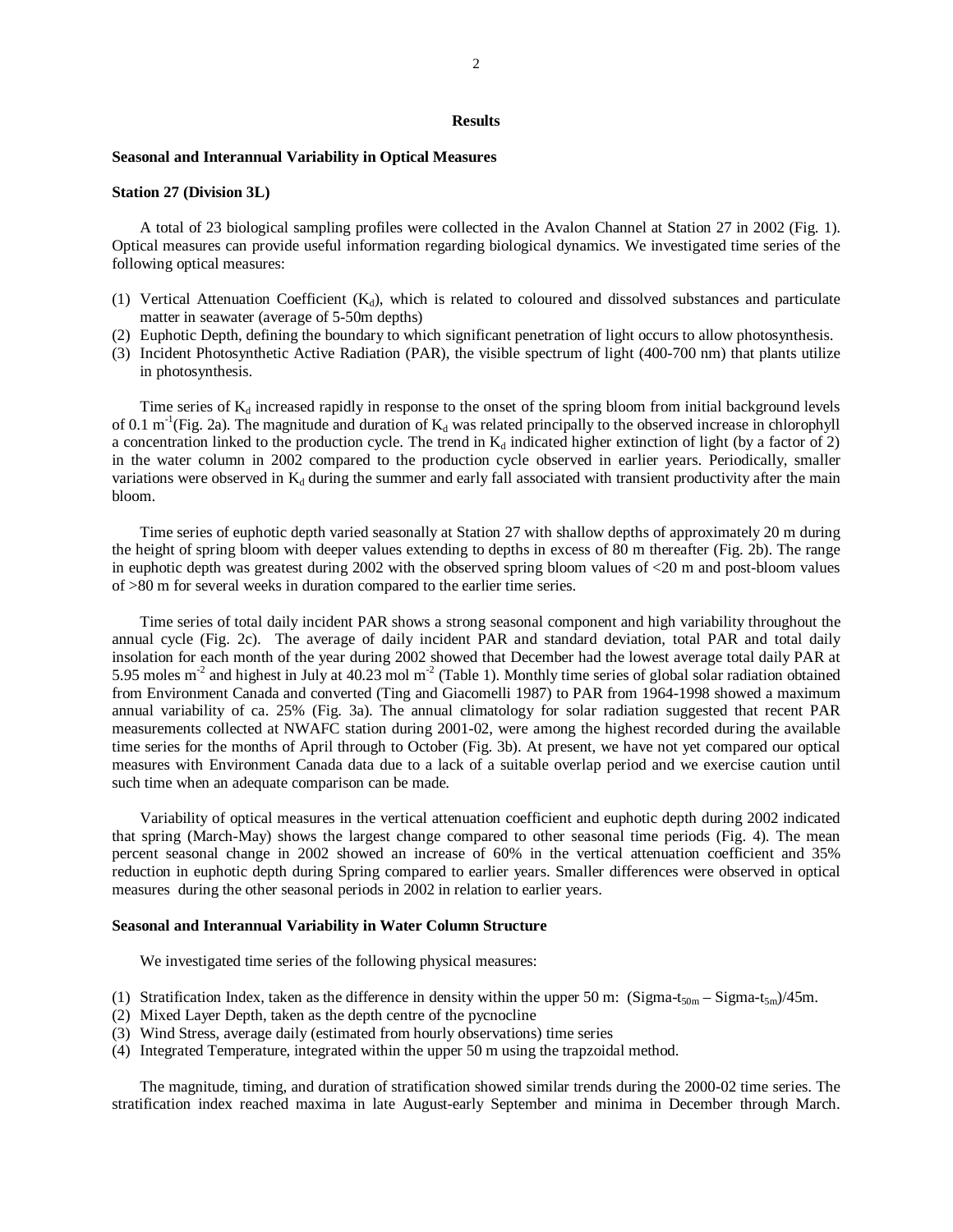Although the magnitude of stratification was slightly greater in 2002, the duration and onset of stratification was shorter and delayed compared to earlier years (Fig. 5a). The mixed layer depth (mld) series, taken as the depth centre of the pyncocline, revealed apparent maxima in January-April, followed by a abrupt shoaling in late Spring (May-June) and then gradually increasing during the Fall (Fig. 5b). Larger, prolonged maxima in mld were observed in 2001-02 compared to 2000. Deepening and prolonged deep mld is likely related to reduced water column stability due to increased wind stress observed during the Winters of 2001-02 and may contribute to observed variation in the timing and magnitude of phytoplankton blooms (Fig. 5c). The upper 50m integrated temperature series displayed a strong seasonal cycle with maxima reached in September-October and minima in March-April (Fig. 5d). The integrated temperature series displayed small interannual variation in the timing and magnitude at the fixed station. On average thermal conditions in the upper 50m were cooler in 2002 compared to earlier years at Station 27.

The percent change in the stratification index in 2002 varied seasonally with positive trends during Winter and Summer and negative trends during Spring and Fall when compared to earlier years (Fig. 6). The percent change in integrated temperature revealed a strong negative change (>300%) in 2002 during Winter compared to earlier years, but this difference gradually declined during the intervening seasons although remained negative throughout the year (Fig. 6**).** 

### **Seasonal and Interannual Variability in Nutrient Inventories**

Time series of nutrient inventories at Station 27 showed substantial differences between years (Fig. 7). Silicate and nitrate inventories in the upper mixed layer (<50 m) showed expected seasonal trends with winter and fall maxima, rapid depletion during the spring bloom, and occasional periodic intrusions during the summer (Fig. 7a). Sources of these periodic nutrient intrusions may be related to shoaling of deep pools below the mixed layer, windinduced mixing from passage of storms, and advective transport from the inshore branch of the Labrador current. Both nutrient inventories showed coherence throughout much of the time series. Depletion of upper inventories of nitrate and silicate were more prominent in 2000 during the Spring and Summer compared to the 2001-02 period. Deep inventories for both nutrients also displayed a substantial (near 2-fold) reduction in 2001-02 compared to the 2000 time series (Fig. 7b)

Trends in the upper 50 m silicate and nitrate inventories were negative in 2002 during Winter-Spring (5-60 %), reversed during the Summer with a positive trend (30-60%), and increased for silicate but, decreased for nitrate during the Fall compared to earlier years (Fig. 8a). The pattern for the silicate deep inventory was negative in 2002 during the Fall-Winter and positive during Spring-Summer, while the deep nitrate inventory showed a consistent negative trend across all seasons compared to earlier years (Fig. 8b).

Time series measures of integrated chlorophyll during 2000-02 re-iterated the importance of Spring Bloom periods in the seasonal dynamics of phytoplankton abundance at Station 27 (Fig. 9a). Integration of chlorophyll *a* at the shallow depth strata (0-50 m) captured the main trends, but revealed significant amounts of phytoplankton biomass that occur in deeper strata (>50 m), particularly during the Spring Blooms. The magnitude of phytoplankton production increased during the 3-year series peaking in 2002. The time series of integrated (calibrated) fluorescence revealed nearly identical trends to extracted chlorophyll *a* fluorescence measures during 2000-02, except for peak levels > 1 000 mg m<sup>-3</sup> in early to mid April 2002, when only *in-situ* chlorophyll *a* fluorescence data were available. Time series measures of daily primary production rates at Station 27 showed elevated values from Spring through the Fall period, but tended to remain low during late Fall and Winter (Fig. 9b). An abrupt increase in the rates of primary production was observed in April-May 2002. Our estimates of photosynthetic parameters coincided with high surface irradiance values (>1 000 µmol photons  $m^2 s^{-1}$ ) and elevated chlorophyll *a* concentrations in the range of  $5-12$  mg m<sup>-3</sup> throughout the euphotic zone resulting in these elevated production rates (Fig. 9b). Measurements of primary production at 10m and integrated production estimates have increased from the start of the time series. This increased productivity may account for the observed increase in phytoplankton biomass during this time period. The seasonal differences in chlorophyll *a* inventories showed lower Fall-Winter values (40% less), and higher ( 10-30%) Spring-Summer concentrations in 2002 compared to earlier years (Fig. 9c).

## **Standard Monitoring Transects**

Observations presented in this section are based on standard oceanographic monitoring stations along transects in the Northwest Atlantic Ocean as part of the Atlantic Zonal Monitoring Program established in 1999, and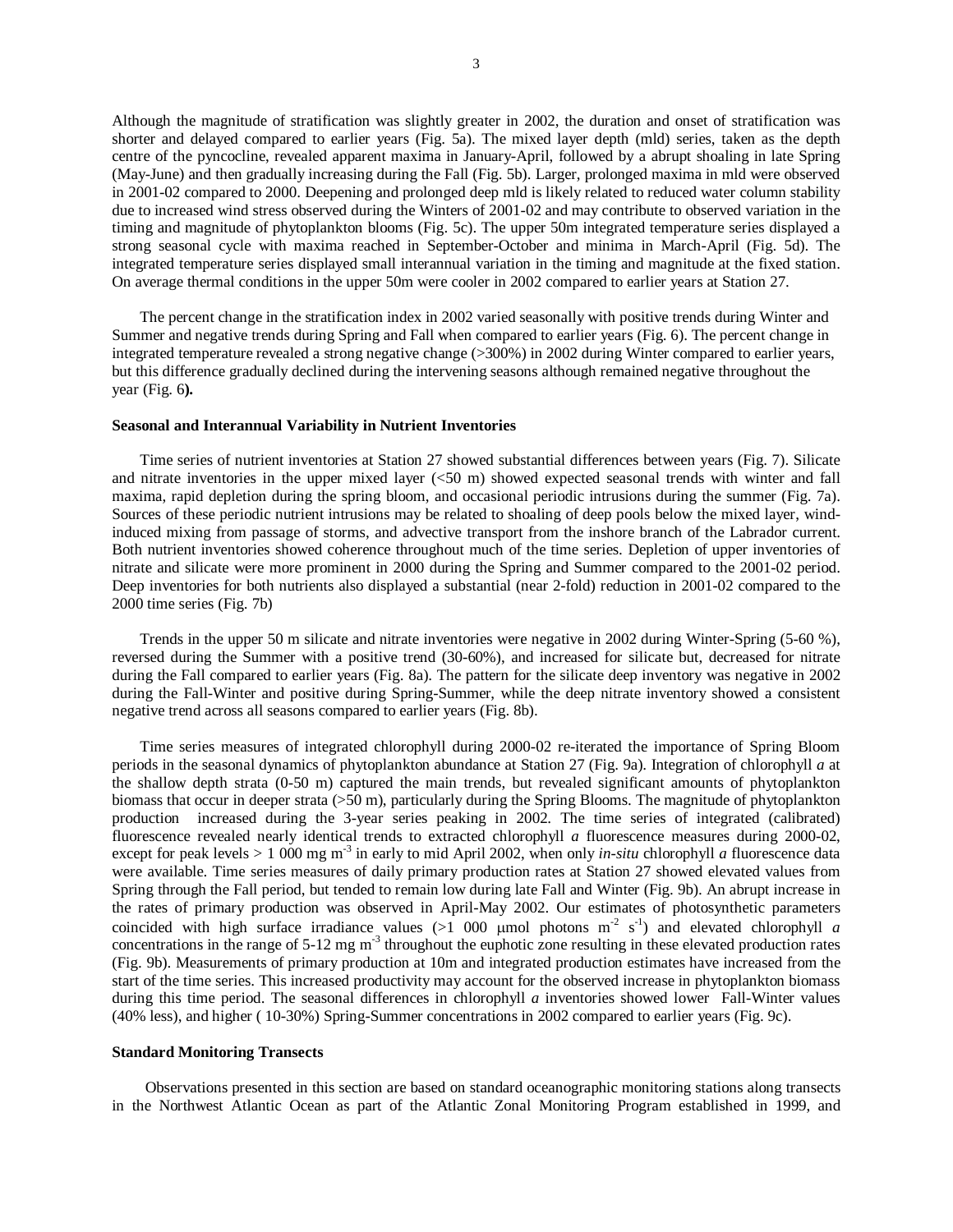additional transects occupied annually mid-summer on an annual oceanographic survey conducted by the Department of Fisheries and Oceans in the Newfoundland Region (Colbourne and Fitpatrick, 2002). A total of 63, 56, and 50 oceanographic stations were sampled for biological and chemical variables respectively during the spring (April 20-May 5), summer (July 12-28) and fall (November 7-22) 2002 survey's (Fig. 1).

Seasonal and spatial variability in the vertical attenuation coefficient was observed along oceanographic sections in 2002 (Fig. 10). The spring period showed the highest attenuation as expected, being strongly influenced by the production cycle. Regional differences were apparent in the vertical attenuation coefficient, with the southerly sections (southeast Grand Banks) showing higher extinction of light compared to northerly sections (Bonavista Bay) during the spring. In general, higher attenuation values were observed along the inshore stations and near slope water regions during this period, and remained at background levels of ca. 0.05-0.10 during the latter part of the year across the Newfoundland and Labrador Shelf sections (Fig. 10). The depth of the euphotic zone (depth of 1% PAR) deepened gradually from southern to northern sections along the expected gradient in the production cycle during spring (Fig. 11). Values during the spring varied from ca. 20-40 m, compared to ca. 40-80 m during the summer and fall occupations. The Labrador Sections, only occupied during summer, were an exception to this general pattern, in which the euphotic zone extended to shallower depths due to higher levels of light extinction (Fig. 11). The trend in percent change of the attenuation coefficient in 2002 compared to earlier years was negative across southerly oceanographic sections (Grand Banks and NE Newfoundland Shelf), while positive for the Labrador sections occupied during summer, leading to an inverse relationship with euphotic depth (Fig. 12).

Indices of physical structure, including stratification and integrated temperature in the upper 50 m, varied by season and location across the oceanographic sections in 2002. Stratification was typically low during the spring and fall periods with values <0.02 Kg  $m^{-4}$  along the sections (Fig. 13). Water column stability was maximal during summer with values approaching  $0.07$  Kg m<sup>-4</sup>, and evidence of a latitudinal gradient in stratification was observed from the southern to northern sections. The stability of the water column also displayed a cross-Shelf gradient during the summer, particularly along the NE Newfoundland and southern Labrador Shelf, with higher stratification along the inshore stations and lower values near the slope water regions (Fig. 13). The stratification index was noticably weaker for the northern-most sections including Makkovik Bank and Beachy Island. The thermal conditions in the upper mixed layer (<50m) during spring 2002 were <0 $^{\circ}$ C over much of the inner and mid-Shelf regions on the NE Newfoundland Shelf, the exception being the southeast Grand Bank section, in contrast to the warmer conditions along the outer Shelf being influenced by the North Atlantic Slope waters (Fig. 14). The thermal cross-Shelf gradient was still evident during the later occupations in summer and fall across all sections. The percent change in the stratification index along sections showed negative trends on the Newfoundland and Labrador Shelf during 2002, with only the summer occupations on the White Bay and Seal Island sections deviating from the pattern (Fig. 15). The percent change in integrated temperature revealed large negative percent changes in 2002 compared to earlier years across all sections and seasons, consistent with the pattern observed in the Avalon Channel (Fig. 15).

Seasonal and spatial differences in major nutrient inventories in the upper 50 m and deeper layers (50-150 m) were evident along the oceanographic sections in 2002. Silicate inventories in the upper 50 m were lower along the southerly section and tended to increase northward during the spring occupations (Fig. 16). This is likely related to the difference in timing of biological consumption of this limiting nutrient by Diatoms during the spring bloom. The upper 50 m water column depletion of silicate inventories was evident along the Flemish Cap section during summer, but was not as extensive for sections further north. A cross-Shelf gradient in silicate inventories was evident during the spring and fall along the Flemish Cap section, with local maxima apparent near the position of the offshore branch of the Labrador Current. The fall silicate inventories indicated extensive mixing along the southern Grand Banks and NE Newfoundland Shelf, but was reduced along the Flemish Cap and Pass areas and along the entire Bonavista Bay section. Seasonal and spatial variability in nitrate inventories in the upper 50 m were coupled with the observed pattern for silicate (Fig. 17). Nitrate inventories were slightly lower compared to silicate levels over the inner and mid-Shelf for the Labrador and Bonavista Bay sections during the spring and summer. Cross-Shelf gradients in silicate and nitrate inventories were evident for the Flemish Cap and Bonavista Bay sections during spring and fall with higher levels observed along the outer Shelf and across the Flemish Cap.

The deep (50-150 m) inventories of major nutrients along the inner and mid-Shelf showed substantially lower levels in contrast to the outer Shelf region, during all seasonal occupations for the southeast Grand Banks and Flemish Cap sections (Fig. 18, 19). Depletion of these nutrient inventories, can be attributed to the shallow nature of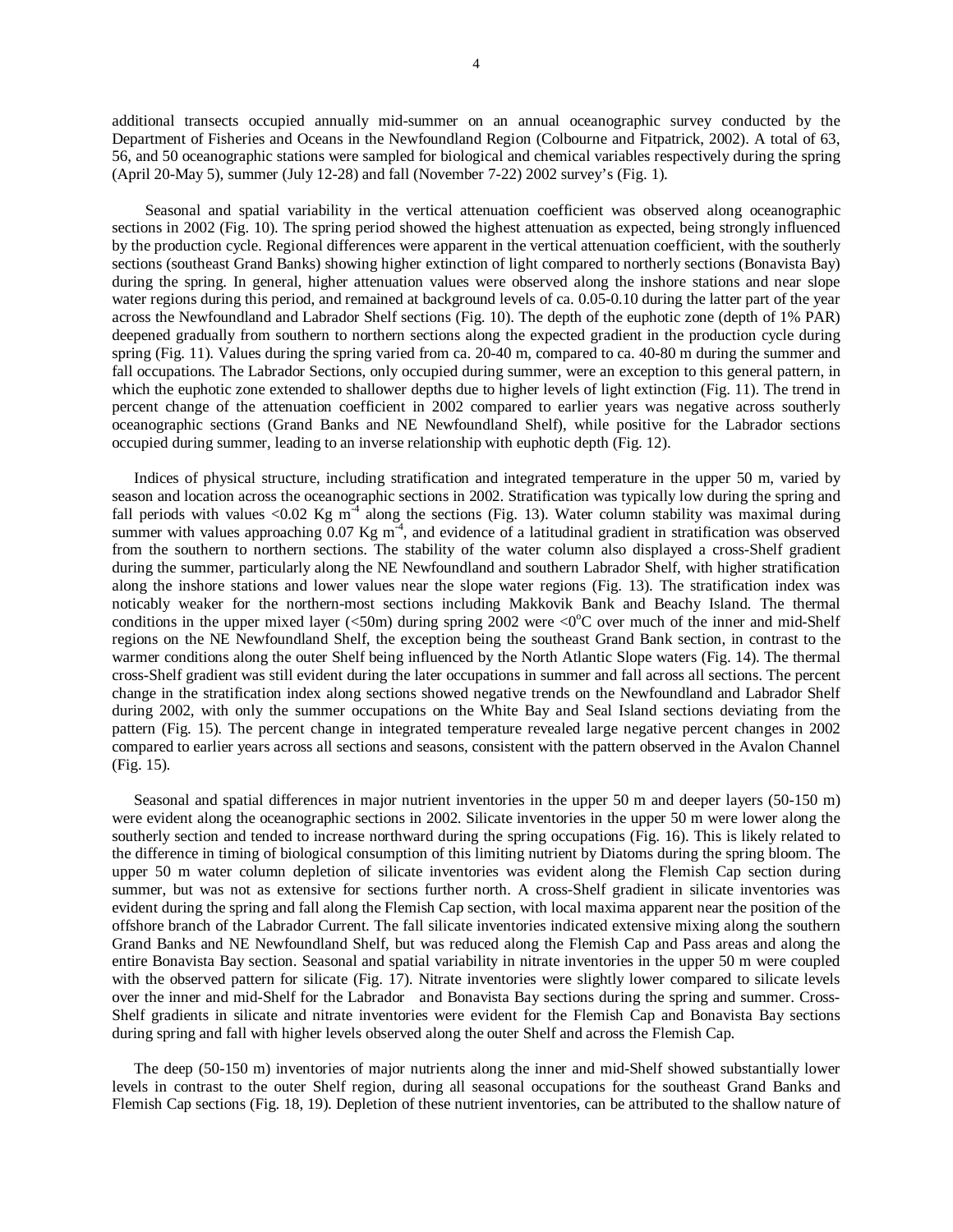the Shelf (bottom depth typically <100m) in these locations. Deep inventories of major nutrients remained relatively stable seasonally with the exception of silicate levels along the mid to outer Shelf of the Bonavista Bay section during the Fall which were approximately one-half of the levels during the spring-summer period. Cross-Shelf gradients were observed along the Labrador sections for both major nutrients, although the trends for silicate and nitrate inventories were opposite.

The percent change in the upper 50m nutrient inventories in 2002 indicated substantially higher levels for both silicate and nitrate across all oceanographic sections compared to earlier years (Fig. 20). The elevated levels of these major nutrients in 2002 were greatest during the spring and fall occupations across most sections. The percent change in deep inventories for both nutrients also showed higher levels along the southeast Grand Banks section during spring and fall occupations and likely contributed to the enhanced levels observed in the upper water column through mixing processes. This same explanation did not apply to the other sections, which either showed small positive or negative trends in the deep inventories in 2002 compared to earlier years (Fig. 20). Small differences in timing between surveys conducted annually during 2000-02 and changes in the production cycle may contribute to the observed patterns in nutrient dynamics.

Chlorophyll *a* inventories in the upper 100 m followed the expected seasonal pattern, reaching levels >100 mg m<sup>-2</sup> "bloom criteria" only during the spring period (Fig. 21). In addition, cross-Shelf gradients in chlorophyll *a* concentration were observed along the southeast Grand Banks and Flemish Cap sections during spring. The later seasons showed little variability across the Newfoundland and Labrador sections and low integrated chlorophyll *a* concentrations, typically  $\langle 50 \text{ mg m}^2 \rangle$ . The percent change in chlorophyll *a* inventory in 2002 was largely negative compared to earlier years across all sections (Fig. 22). The exception to this pattern occurred during the spring occupation of the southeast Grand Bank section, and summer occupations of White Bay and Beachy Island, which displayed the only positive trends in 2002 compared to earlier years.

## **Fixed Station - Zooplankton**

Since 1999, the general pattern of seasonality in overall zooplankton abundance at Station 27 has been low numbers of organisms at the start of the year with the highest abundance occurring in late fall (Fig. 23). In 2002, the overall abundance of zooplankton was comparable to levels observed in the three previous years but the seasonality was markedly reduced because of high numbers of zooplankton present in the late fall of 2001 and early winter of 2002. The increased abundance during the winter was due to higher numbers of *Oithona* sp. and *Pseudocalanus* sp. copepodites than had been previously observed at this site. The greatest changes in zooplankton community structure since 1999 has been the growing frequency of occurrence and relative abundance of *Calanus glacialis* and *Calanus hyperboreus* as well as *Microcalanus* sp. during the late spring and early summer and the gradual decrease in relative occurrence and abundance of *Temora longicornis*. Although the overall abundance levels of these species appear to be in line with previous observations, the principle difference has been in the occurrence of the four taxa, with cold water species appearing more consistently throughout the year while the warmer water *T. longicornis* appears less frequently. The change in occurrence of cold and warm water species of copepods is relatively consistent with the changes in water mass characteristics, which have taken place since the late-1990s.

The overall abundance of *Calanus finmarchicus* at Station 27 was comparable to previous years although somewhat lower than concentrations observed in 1999 (Fig. 24). In contrast to 2001, the seasonal succession of copepodite stages did not show a delay, with the CI stages beginning to appear in large numbers by the end of May. This return to the pattern of succession found in 1999/2000 relative to 2001 when the spring bloom was delayed suggests that the onset of the spring bloom may play an important role in the seasonal development of cohorts for this species. However, in contrast with previous years, early stage copepodites were effectively absent from the zooplankton community by the end of August whereas there has normally been low numbers occurring throughout the fall.

### **Oceanographic Sections - Zooplankton**

Total zooplankton abundance in the fall of 2001 was generally higher than in the previous two years (Fig. 25). The largest concentrations occurred in the offshore areas of the Bonavista and Southeast Grand Banks sections where higher abundances were notable across most of the Flemish Cap section. In general, the higher abundance of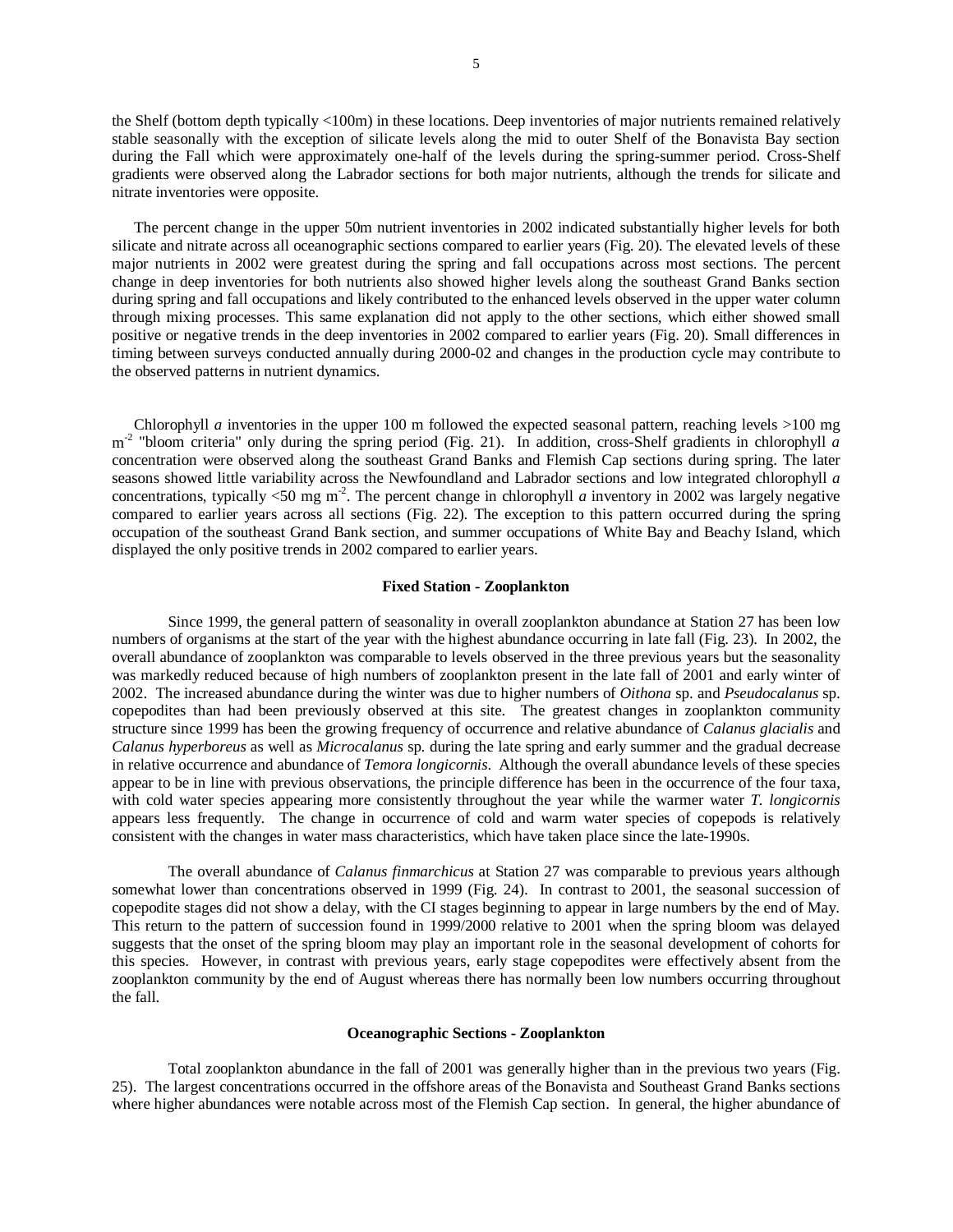zooplankton was due principally to larger overall abundance of *Oithona* sp., as observed at Station 27. Further offshore, along the continental slope, the abundance of *C. finmarchicus* was often enhanced by 2-4 fold over previous years. In the area of the Flemish Pass, a few stations had high abundance's of *Fritillaria borealis* and *Oikopluera* sp., two larvacean species, as well as high abundances of bivalve larvae and pelagic gastropods. *Oithona* sp. was the dominant copepod across all sections, ranging from ~40-80% of all copepods, even in offshore areas. *Pseudocalanus* sp. was present only in the Shelf areas and was absent from stations located in slope waters. The relative abundance of *C. finmarchicus* was greatest in offshore areas but notable abundance's were found across the entire Bonavista Bay section and in the Avalon Channel along the Flemish Cap and Southeast Grand Banks sections.

During the spring of 2002, the overall abundance of zooplankton was often 3 to 10 fold lower than in 2000 but generally comparable to levels observed in 2001 (Fig. 26). The greatest differences occurred on the Southeast Shoal where overall abundance of calanoid nauplii, *Oithona* sp., *Pseucalanus* sp. and larvaceans were generally lower than observations from the survey in 2000. Furthermore, there were high abundance's of *T. longicornis* in 2000 which were ~10 times less abundant in 2001 and 2002. Across most of the Flemish Cap section, abundance levels were comparable to those observed in previous years. Abundance levels were also low in the offshore portion of the Bonavista Bay section, where numbers of calanoid nauplii, *C. finmarchicus*, *Oithona* sp. and *Pseudocalanus* sp. were generally lower than in previous years. The lower abundance of these major groups of copepods resulted in an apparent increase in the relative importance of other taxa, such as *C. glacialis* and *C. hyperboreus* as well as *Metridia* sp., which were found at abundance levels comparable to previous years. In offshore areas, *C. finmarchicus* was an important component of the copepod community, making up ~20-50% of the overall number of individuals. Large calanoid nauplii and *Pseudocalanus* sp.were relatively more abundant on the Shelf rather than in offshore areas.

During the summer 2002 surveys, the overall abundance of zooplankton was generally comparable to levels observed in previous years (Fig. 27). There were a few instances along the Flemish Cap section where the abundance in 2001 was substantially higher than in 2002 but in general these were single instances of a high catch for a single species. There was a more consistent difference along the outer portions of the Bonavista Bay section and across the entire Seal Island section where the overall abundance of zooplankton was 2-4 times higher in 2002 than in previous years. In general, the increase was due to greater numbers of *C. finmarchicus*, *Metridia* sp., and large calanoid nauplii. However, the overall zooplankton abundance along the Makkovik Bank section was similar to that found in previous years. There was a increase in the relative abundance of calanoid nauplii along the Seal Island and Bonavista sections but a corresponding decrease along the Flemish Cap transect. The overall abundance of both *C. finmarchicus*, *C. glacialis* and *Metridia* sp. was generally higher than in previous years as was the abundance of *Microcalanus* sp. in offshore areas (their abundance on the Shelf was at comparable densities to previous observations).

### **Summary**

- Nutrient inventories in the surface layer (top 50 m) at Station 27 in 2002 were lower compared to those of 2000-2001.
- Near bottom nutrient concentrations at Station 27 were similar to 2001 but 1.5-2 times lower than in 2000, similar to conditions on the Newfoundland Shelf but not on the Grand Banks.
- There was no evidence of a fall bloom at Station 27 based on water collections, but on a large scale satellite observations indicate that a fall bloom occurs almost every year throughout the region.
- The timing of the spring bloom was similar to that observed in 2000, although the duration was shorter, but earlier than 2001 by approximately 30 days.
- The abundance of the copepodite stage of small and large copepod species was generally comparable to previous years.
- The development and production of the dominant copepod species was similar to 1999 and 2000 and earlier than observed in 2001.
- The relative abundance and occurrence of copepod species normally found in colder waters appear to have increased while the relative abundance of one important warm water species has decreased during the period 1999-2002.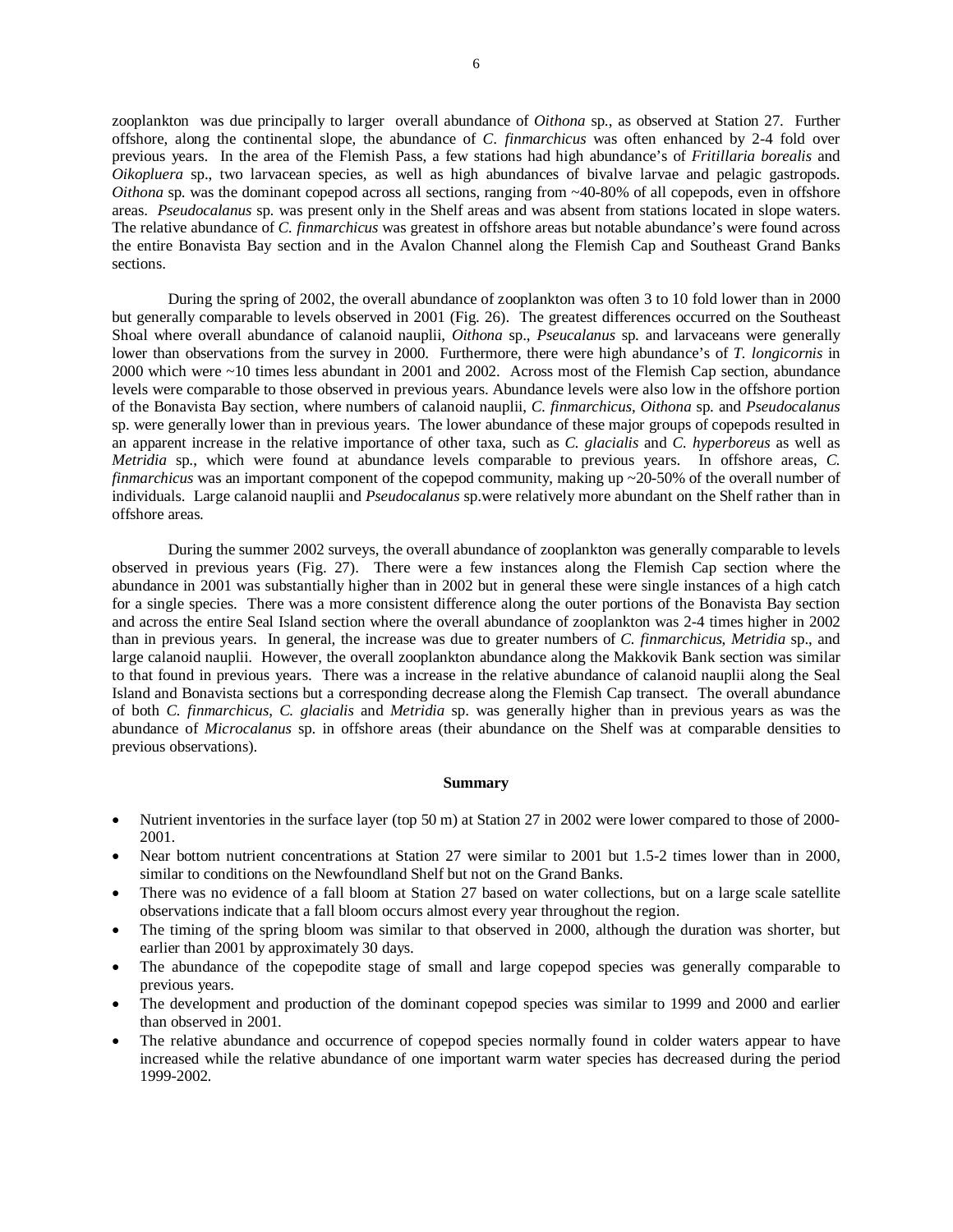### **Acknowledgements**

We thank Wade Bailey, Charlie Fitzpatrick, Paul Stead, and Greg Redmond for their assistance at sea. We also wish to thank Eugene Murphy, Dave Downton, Harry Hicks, Randy Bury, Bill Brodie, Len Mansfield, Dan Porter, Clyde George, Don Stansbury, Geoff Perry, and the technicians aboard ships of opportunity who assisted in the collection of information at Station 27. The expertise of Gerhard Pohle and Mary Greenlaw was crucial to the completion of this work.

## **References**

- Colbourne, E. and C. Fitzpatrick. 2002. Physical Oceanographic Conditions in NAFO Subareas 2 and 3 on the Newfoundland and Labrador Shelf during 2001. NAFO SCR Doc. 02/41, Ser. No. N4652. 27p.
- Pepin, P. and G.L. Maillet. 2001. Biological and chemical oceanographic conditions on the Newfoundland Shelf during 2000 with comparisons with earlier observations. Canadian Science Advisory Secretariat, Res. Doc. 2001/073, 46p.
- Pepin, P. and G.L. Maillet. 2003. Biological and chemical oceanographic conditions on the Newfoundland Shelf during 2002. Canadian Science Advisory Secretariat, Res. Doc. 2003/WP9, 72p.
- Ting, K.C., G.A. Giacomelli. 1987. Availability of Solar Photosynthetically Active Radiation. Transactions of the ASAE, 30(5):1453-1457.
- Table 1. Average and standard deviation (SD) of daily photosynthetic active radiation (PAR), total monthly radiation in moles and total daily insolation obtained in 2002 from Li-Cor PAR sensor located at NWAFC (47.52 N Latitude , -52.78 W Longitude), St. John's, Newfoundland.

| <b>Month (Julian Day)</b> | Avg. Daily<br>Moles $m^{-2}$ | Avg. Daily SD | <b>Total Moles</b> | <b>Total Daily Insolation</b><br>Moles $d^{-1}$ |
|---------------------------|------------------------------|---------------|--------------------|-------------------------------------------------|
| January $(1-31)$          | 8.23                         | 4.55          | 255.23             | 0.17                                            |
| February $(32-59)$        | 12.96                        | 6.62          | 362.89             | 0.30                                            |
| March (60-90)             | 19.96                        | 9.10          | 618.66             | 0.54                                            |
| April (91-120)            | 29.28                        | 10.28         | 878.31             | 0.92                                            |
| May (121-152)             | 36.52                        | 15.69         | 1132.22            | 1.27                                            |
| June (153-181)            | 40.23                        | 16.30         | 1206.77            | 1.47                                            |
| July (182-212)            | 43.58                        | 13.48         | 1350.87            | 1.56                                            |
| August (213-243)          | 36.22                        | 10.77         | 1122.86            | 1.19                                            |
| September (244-273)       | 24.98                        | 11.99         | 749.49             | 0.72                                            |
| October (274-304)         | 16.60                        | 6.41          | 340.58             | 0.41                                            |
| November (305-334)        | 7.60                         | 4.18          | 227.92             | 0.16                                            |
| December (335-365)        | 5.95                         | 2.85          | 184.54             | 0.12                                            |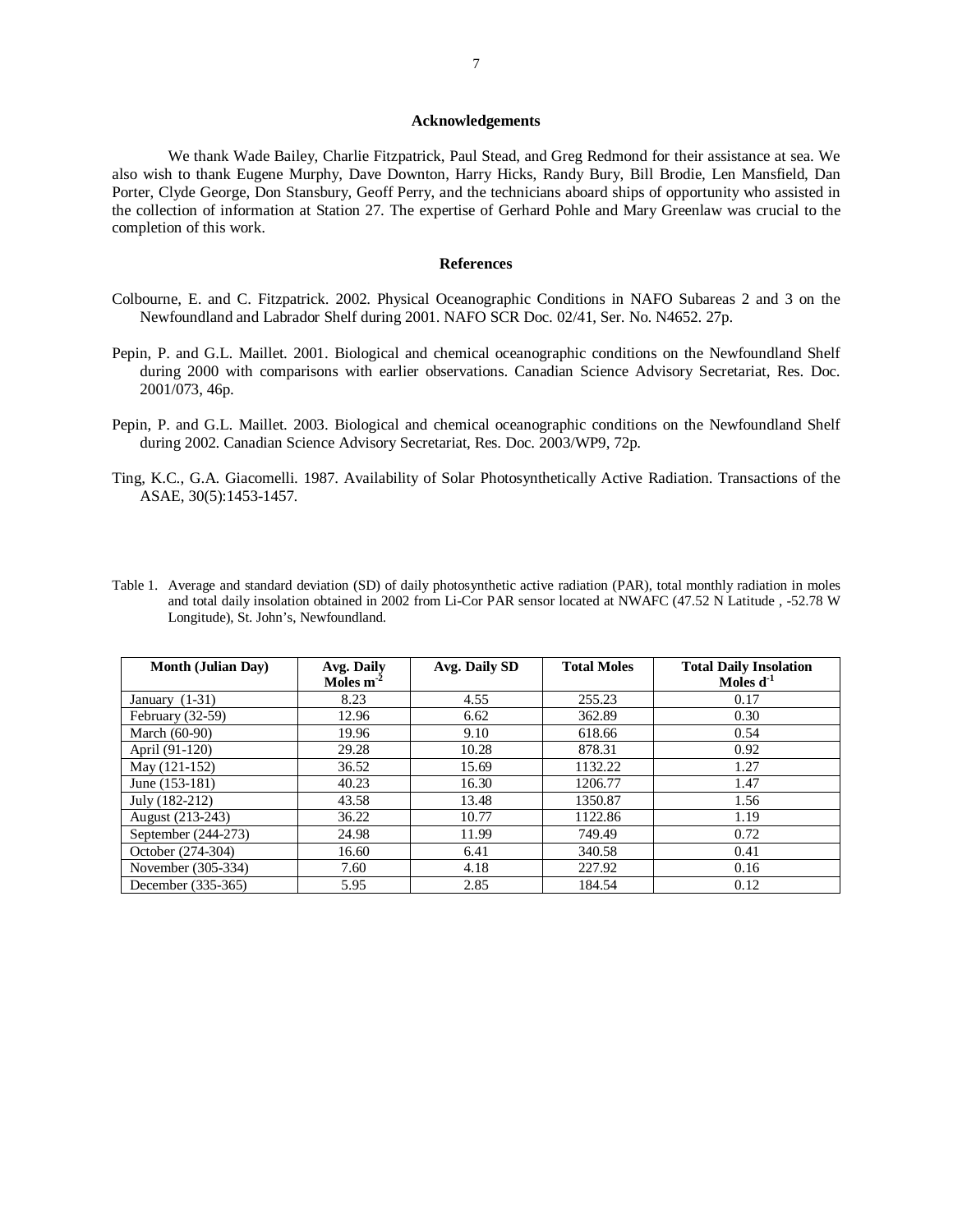

Fig. 1. Station occupations during AZMP Seasonal Sections on the Newfoundland and Labrador Shelf.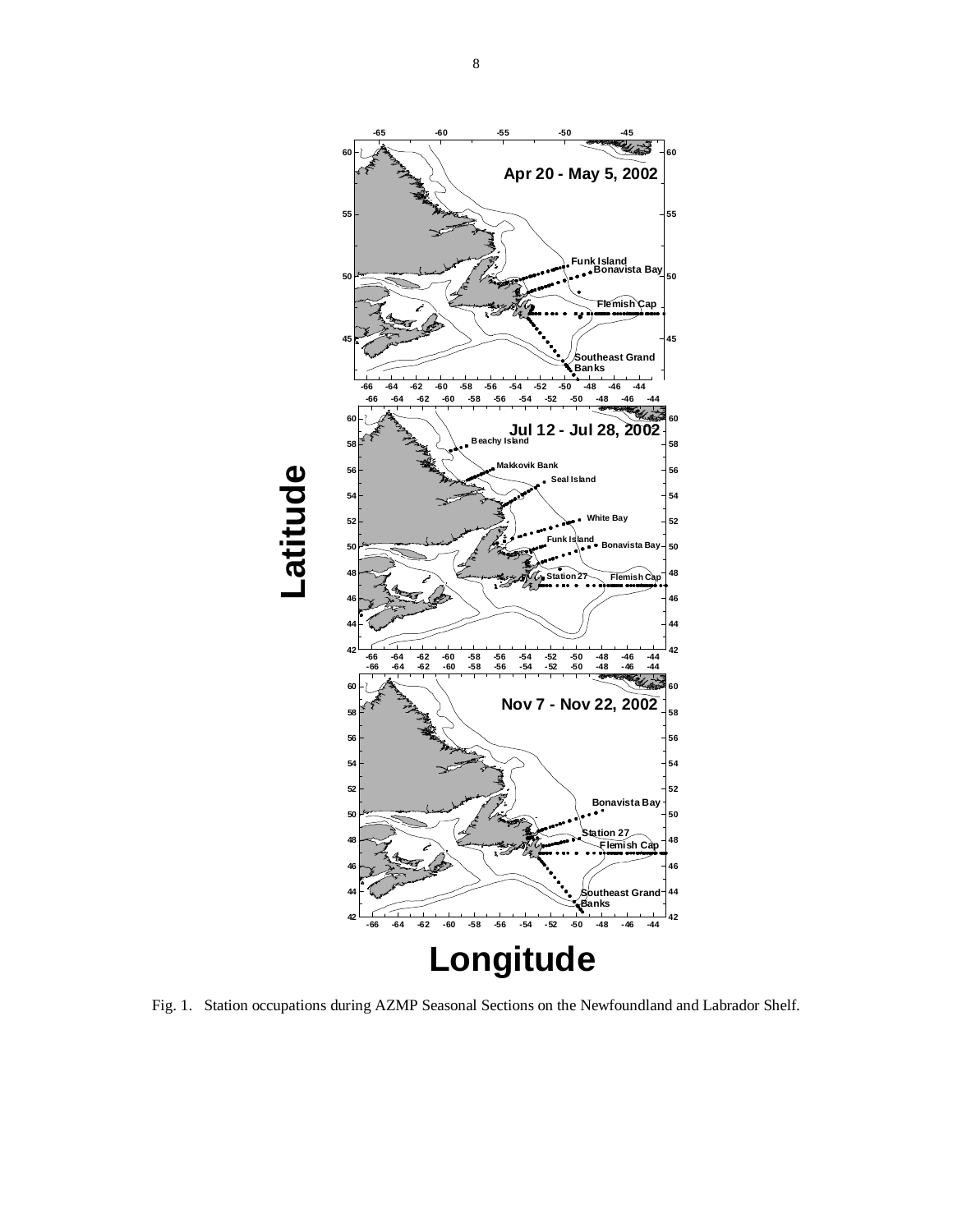

Fig. 2. Biweekly time series of optical measures at Station 27 showing (a) vertical attenuation coefficient  $K_d$ PAR (estimated from Platt *et al*. 1988 model), (b) euphotic depth (depth of 1 % PAR), and (c) total average daily PAR obtained from Li-Cor (SA-192A) irradiance sensor located at NWAFC, St. John's, NL.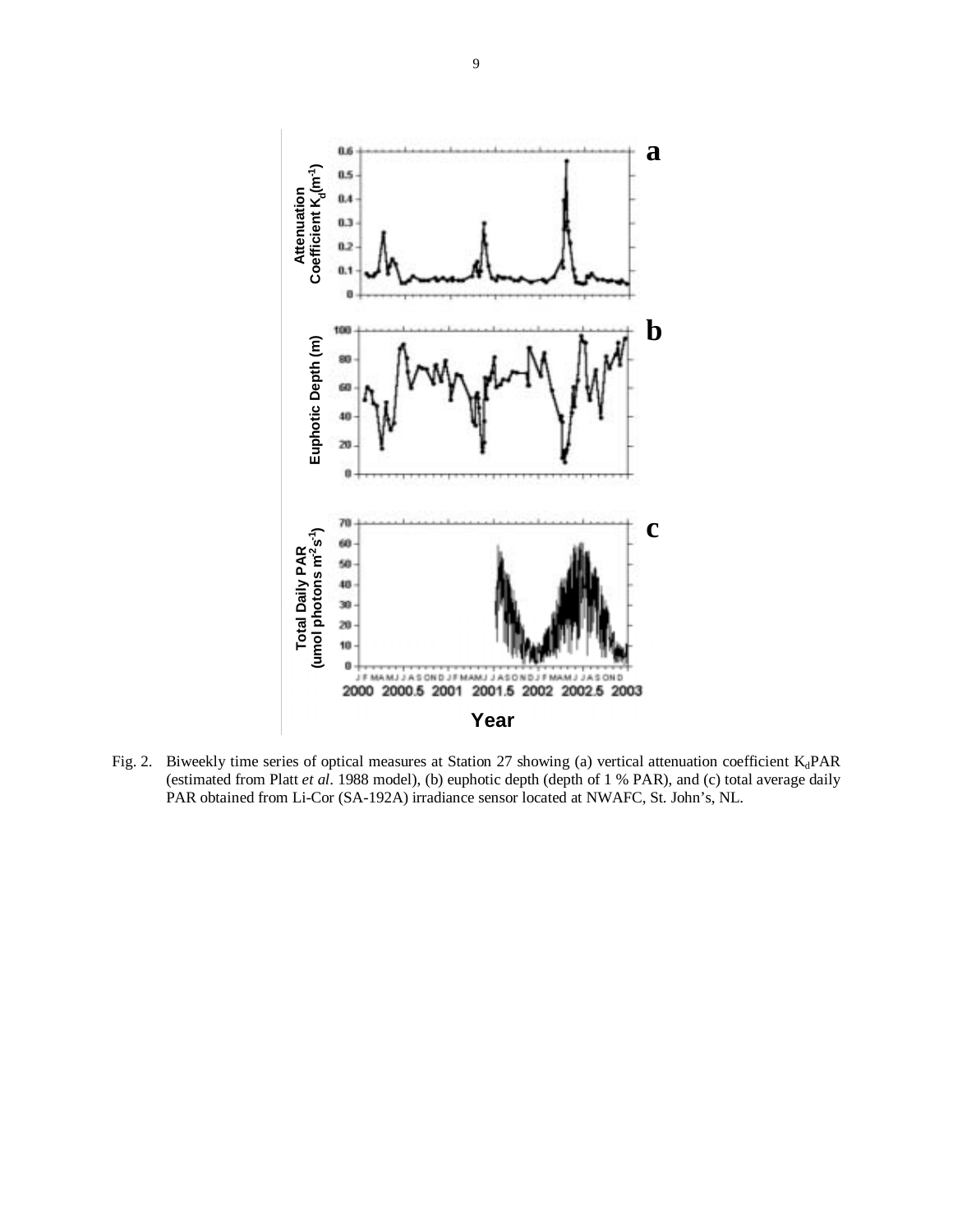

Fig. 3. (a) Time series of average monthly values of photosynthetic active radiation (PAR) in St. John's, NL obtained from Environment Canada 1964-1998, and Northwest Atlantic Fisheries Centre 2001-02. Two gaps exist in the current time series; April-August 1997, and January-June 1999-2001. (b) Monthly climatology of PAR showing recent measurements were among the highest recorded during the available time series for months of April through to October.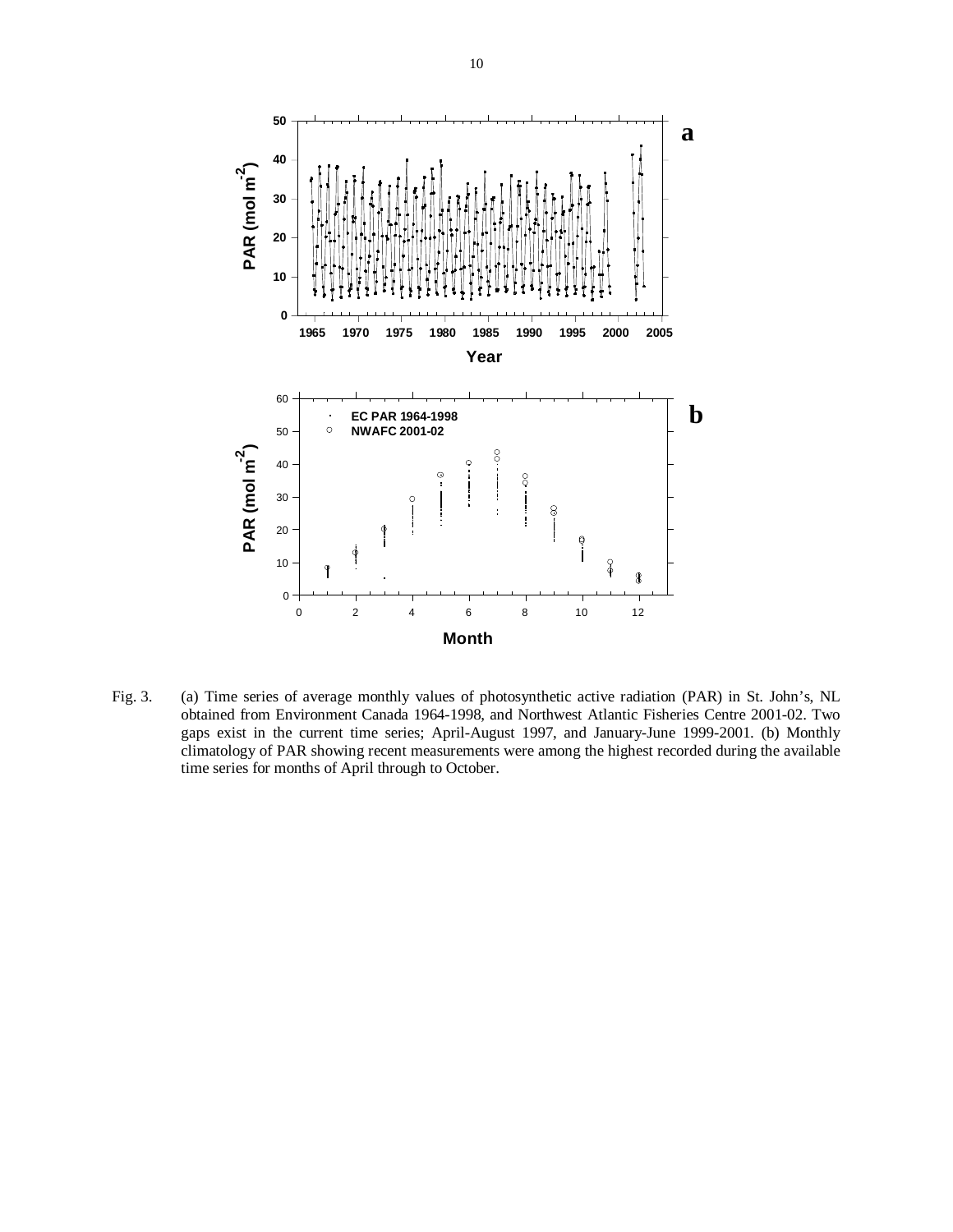**-10 0 10 20 30 40 50 60 70** 1 **Fall Attenuation Coefficient Summer Spring Winter -40 -30 -20 -10 0 10 20** 1 **Fall Euphotic Depth Summer Spring Winter Season % Change in 2002**

Fig. 4. The mean percent change in vertical attenuation coefficient and euphotic depth (1% light level) in 2002 compared to earlier years (2000-01) at Station 27 during different seasons (Winter; Dec-Feb, Spring; Mar-May, Summer; Jun-Aug, Fall; Sep-Nov).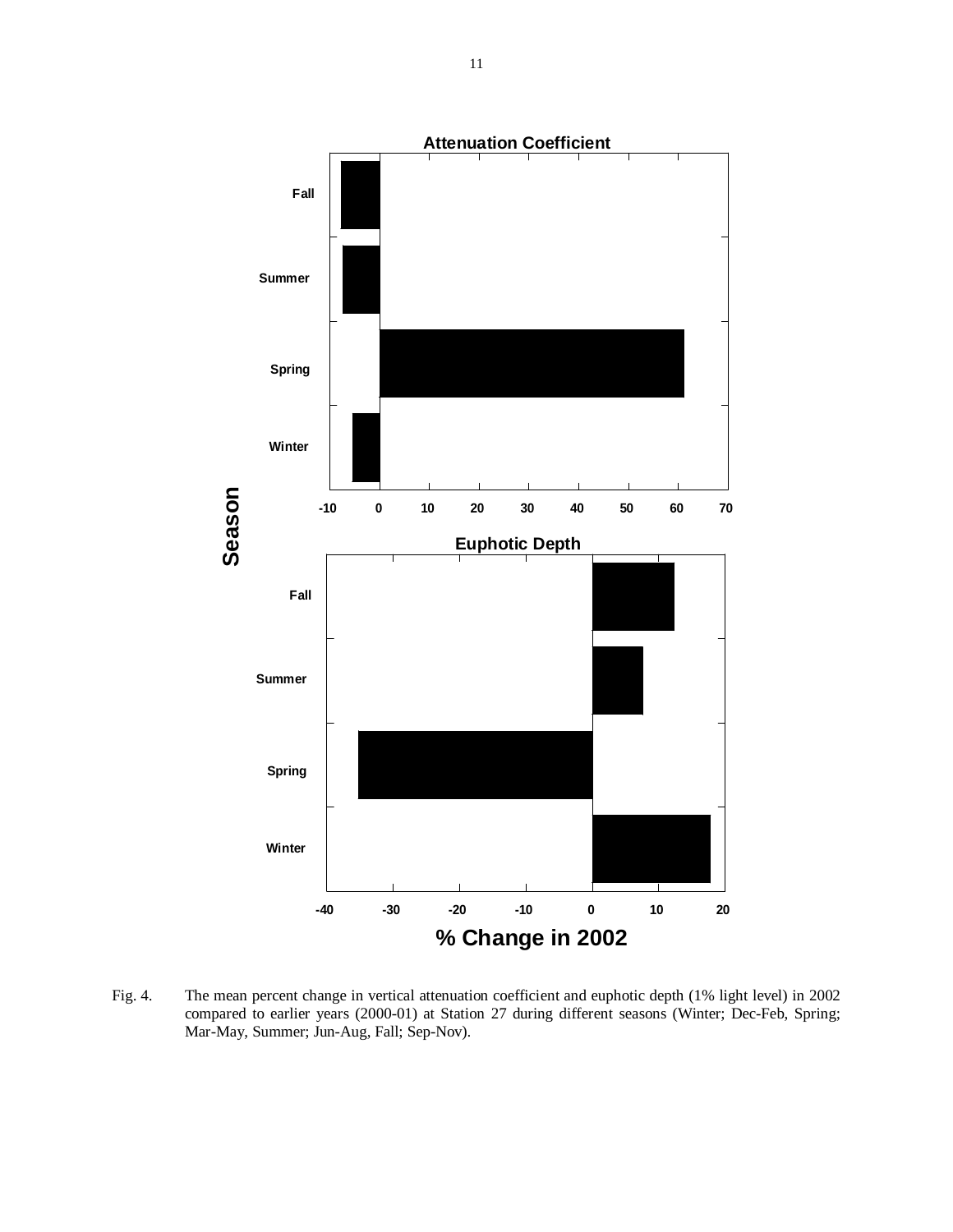![](_page_11_Figure_0.jpeg)

Fig. 5. Biweekly time series of stability measures at Station 27 during 2000-02 showing (a) stratification index ((Sigma-t 50 m - Sigma-t 5 m)/45 m), (b) mixed layer depth (taken as the depth centre of the pynocline), (c) average daily wind stress ( $0.02 \times$  wind speed<sup>2</sup>) estimated from hourly observations at a ground station  $(47.56^{\circ}N)$  latitude, -57.21°W longitude), and (d) integrated temperature in the upper 50 m using the trapezoidal method.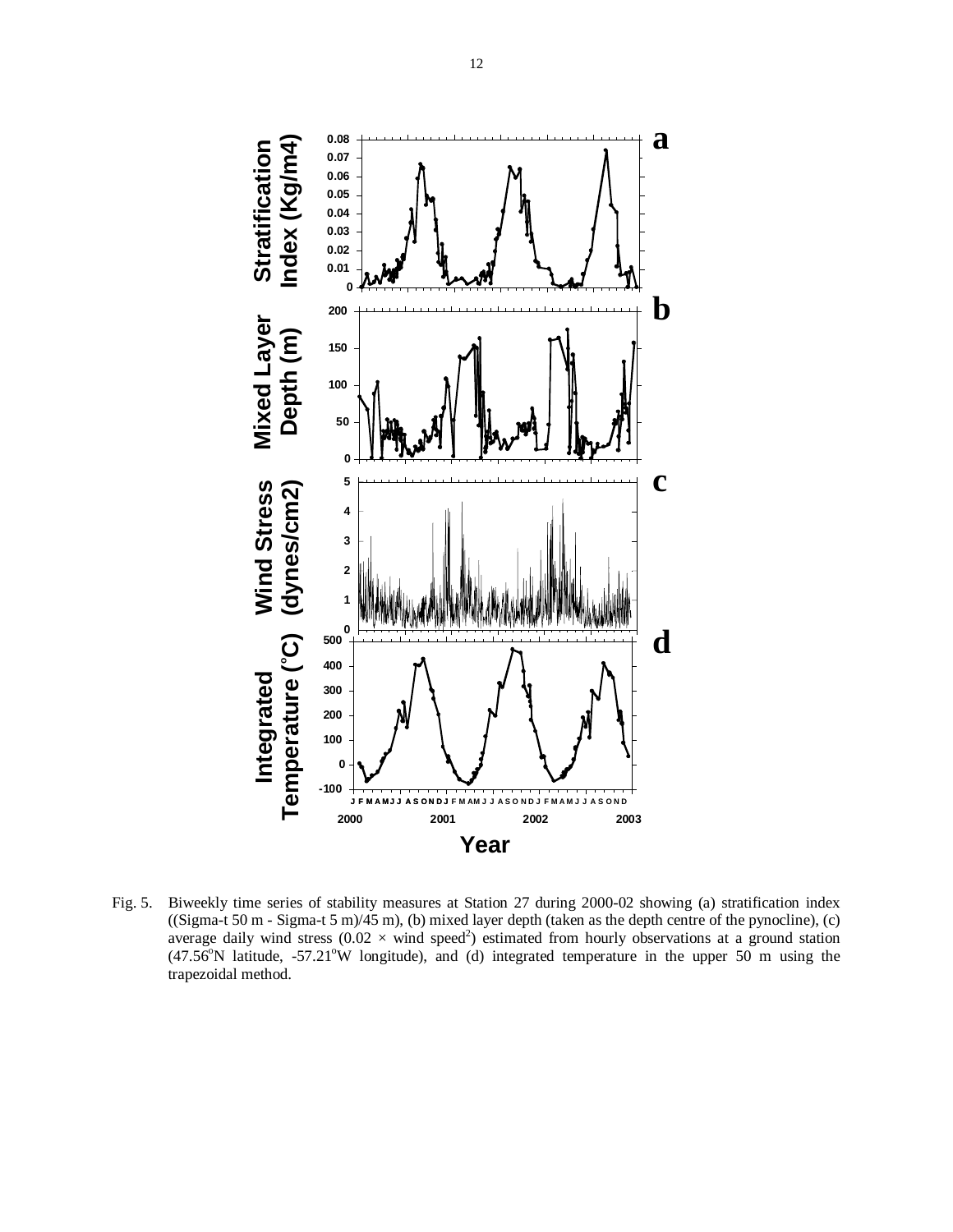![](_page_12_Figure_0.jpeg)

Fig. 6. The mean percent change in (a) stratification index (difference in Sigma-t between 50 and 5 m), (b) mixed layer depth (taken as the depth centre of the pycnocline), (c) wind stress  $(0.02 \times WS^2)$ , and (d) integrated temperature (0-50 m) in 2002 compared to earlier years (2000-01) at Station 27 during different seasons (Winter; Dec-Feb, Spring; Mar-May, Summer: Jun-Aug, Fall; Sep-Nov).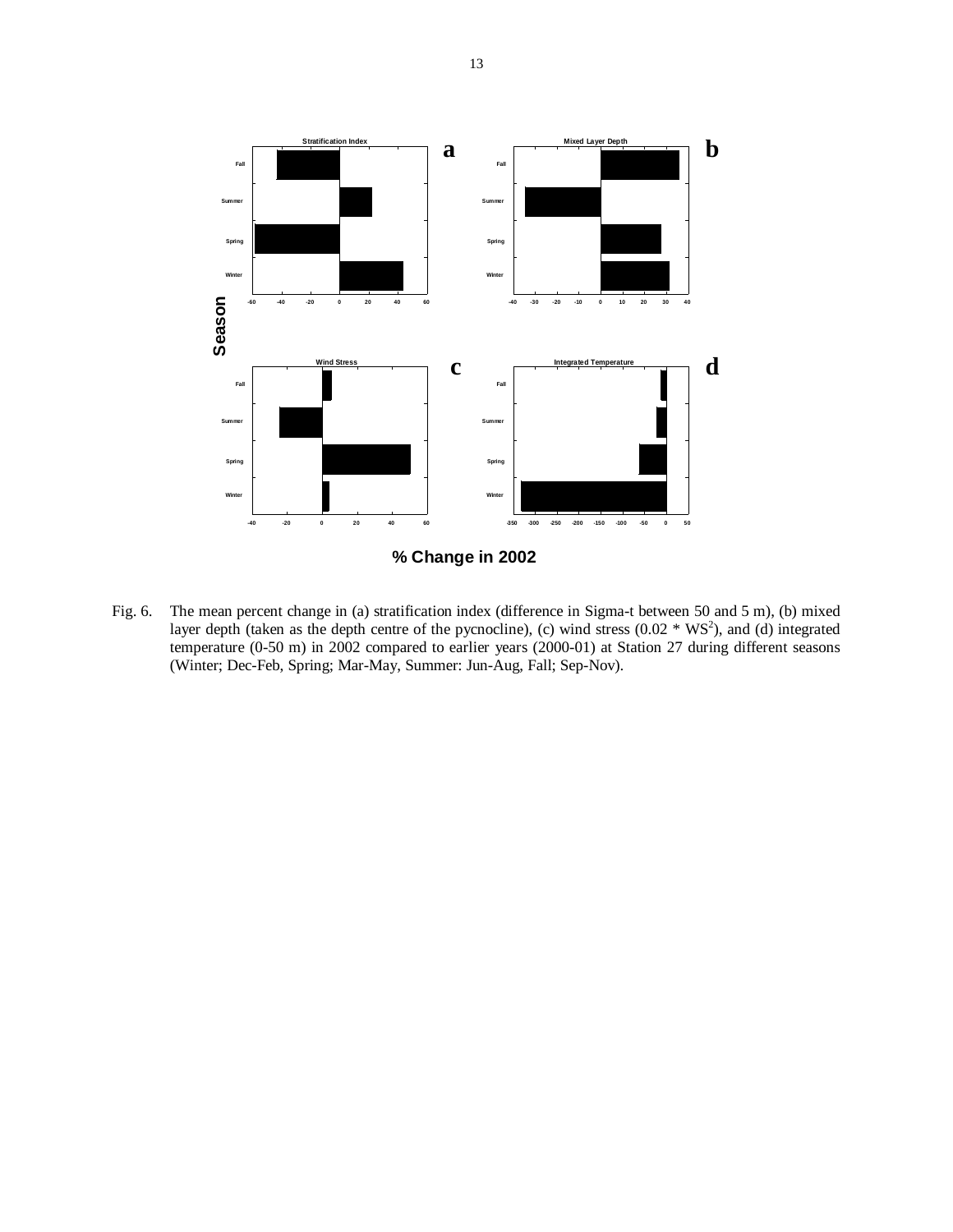![](_page_13_Figure_0.jpeg)

Fig. 7. Time series of major nutrient inventories at Station 27 during 2000-02 showing integrated concentrations of silicate and nitrate at (a) 0-50 m and (b) 50-150 m depth strata.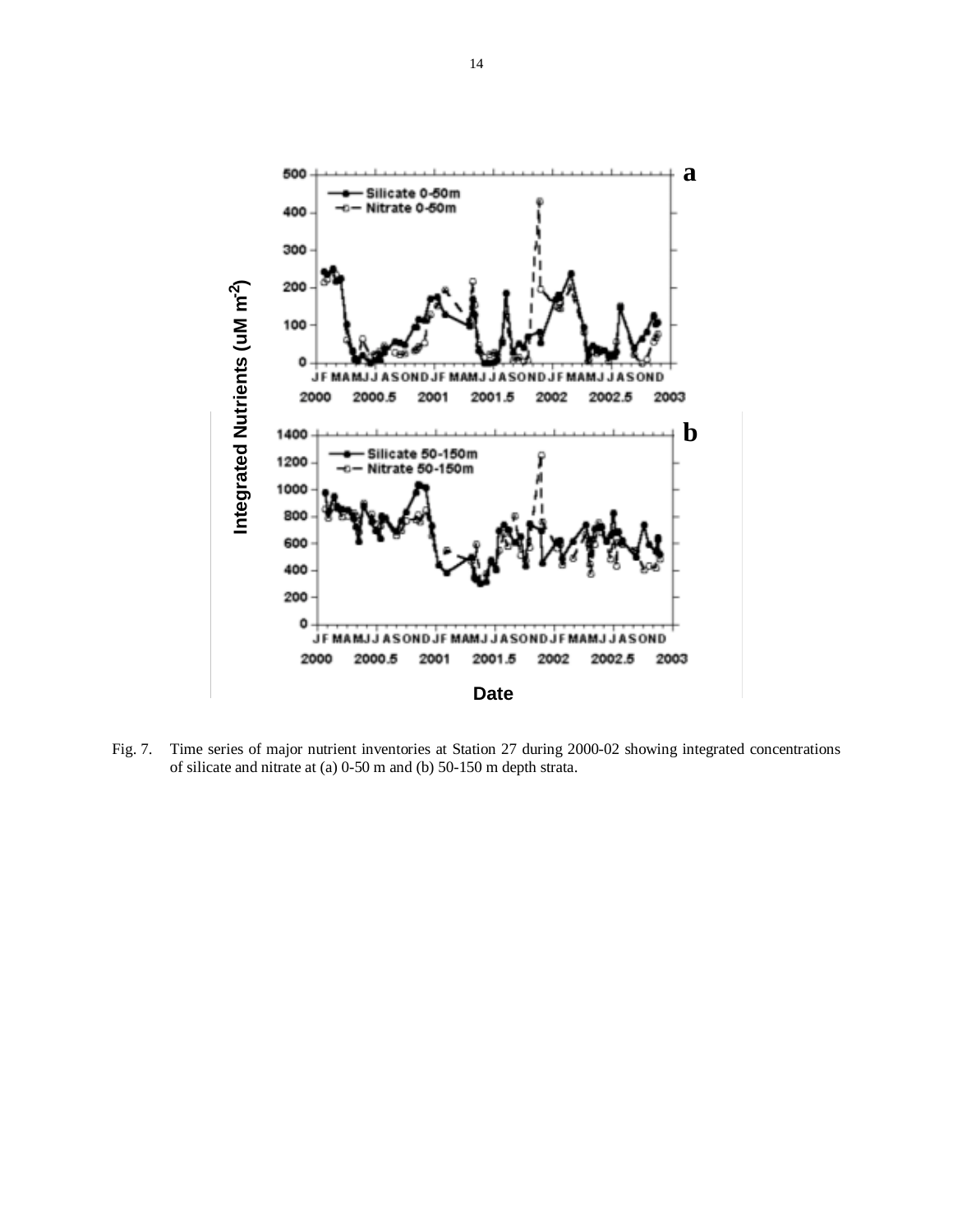![](_page_14_Figure_0.jpeg)

Fig. 8. The mean percent change in silicate and nitrate inventories in (a) shallow 0-50 m and (b) deep 50-150 m strata in 2002 compared to earlier years (2000-01) at Station 27 during different seasons (Winter; Dec-Feb, Spring;.Mar-May, Summer; Jun-Aug, Fall; Sep-Nov).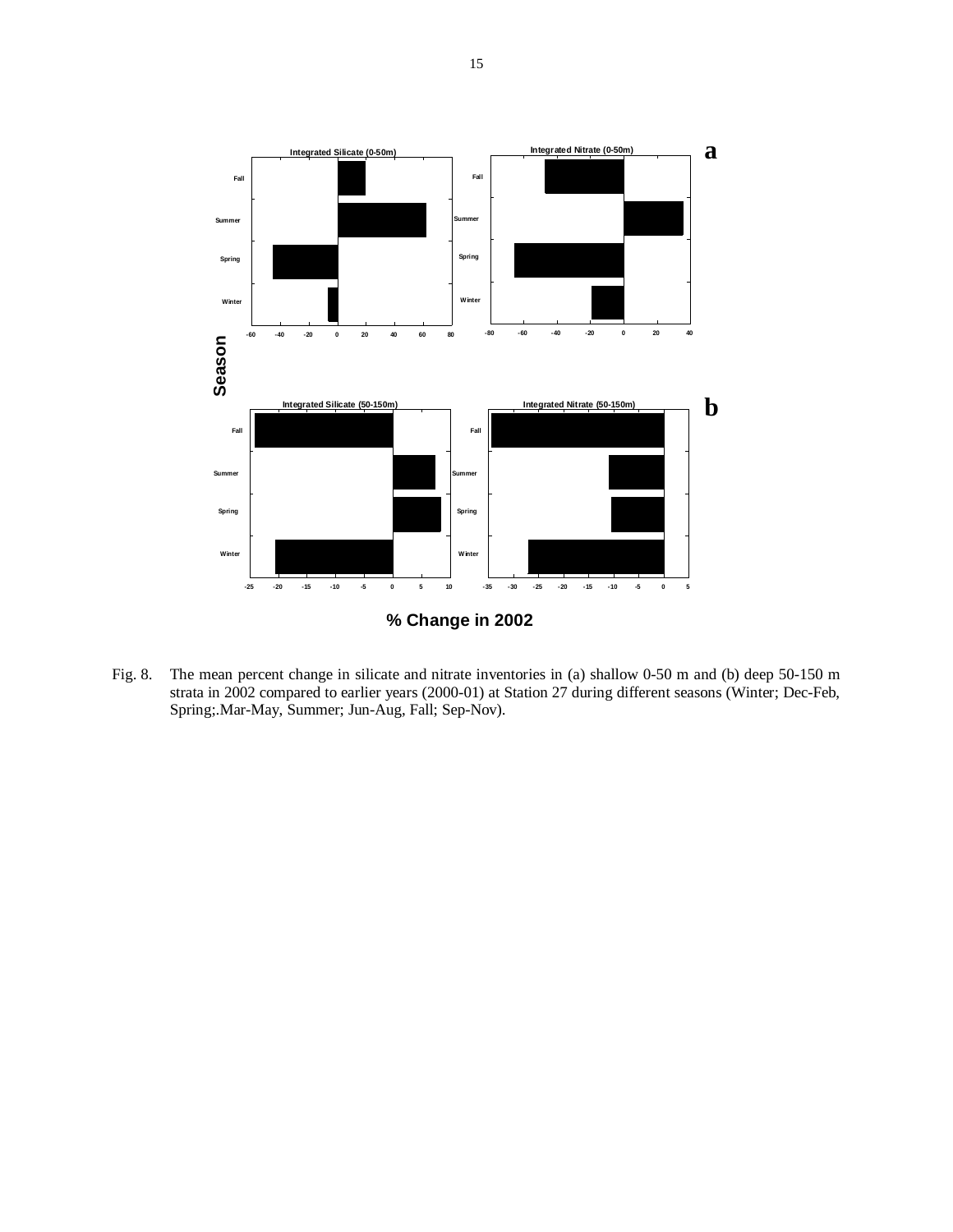![](_page_15_Figure_0.jpeg)

Fig. 9. Time series of (a) chlorophyll a inventories and fluorescence (calibrated against extracted chlorophyll a) at two depth strata, (b) measured daily primary production (PP) at 10 m and estimated euphotic-depth integrated primary production (Zeu-PP), and (c) mean percent change in chlorophyll a inventory (0-100 m integral) in 2002 compared to earlier years at Station 27.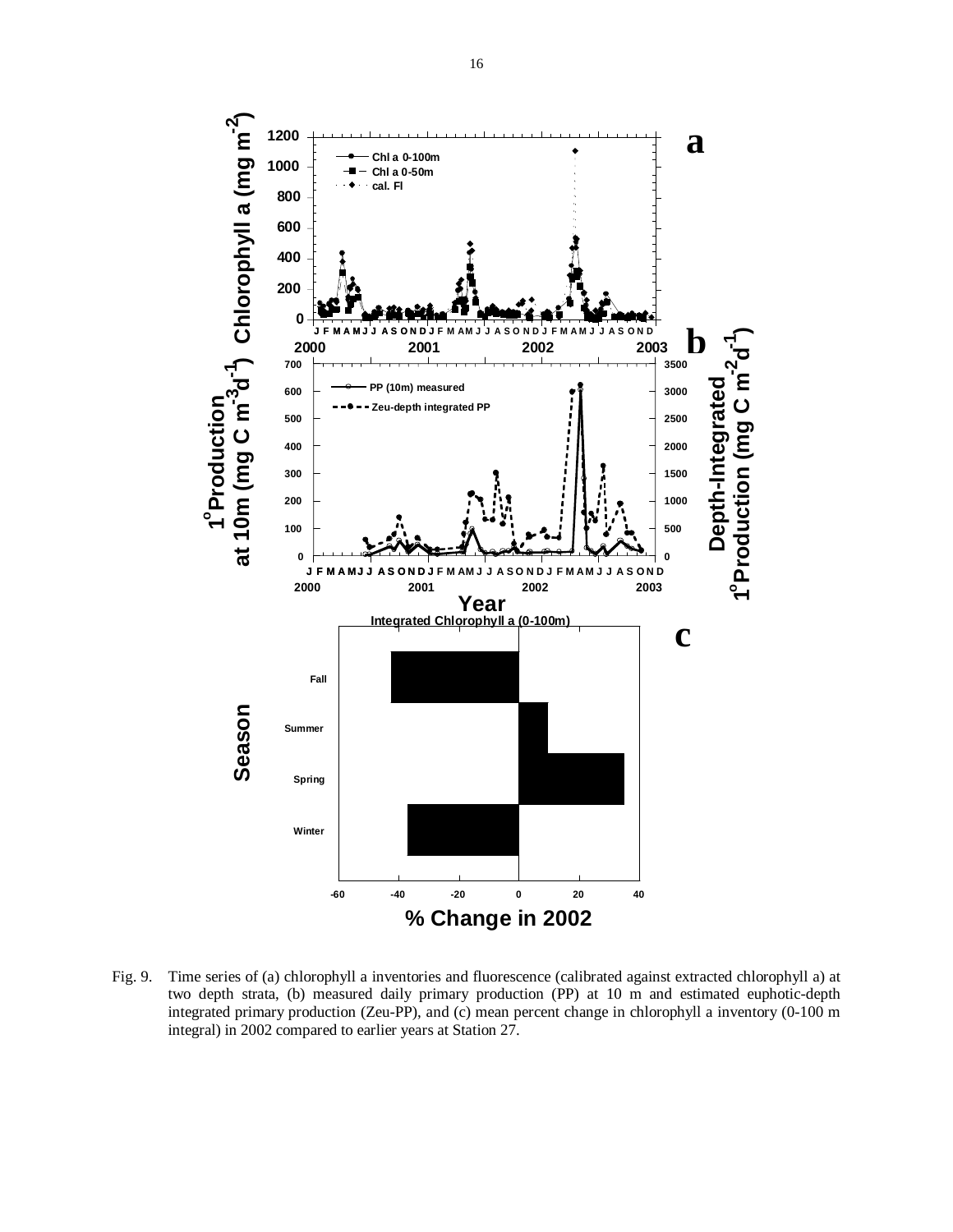![](_page_16_Figure_0.jpeg)

Fig. 10. Variability in the vertical attenuation coefficient along section lines during seasonal section occupations in 2002. Sections include Southeast Grand Banks (SEGB); Flemish Cap (FC); Bonavista Bay (BB); White Bay (WB); Seal Island (SI); Makkovik Bank (MB); and Beachy Island (BI). See Fig. 1 for detailed station locations.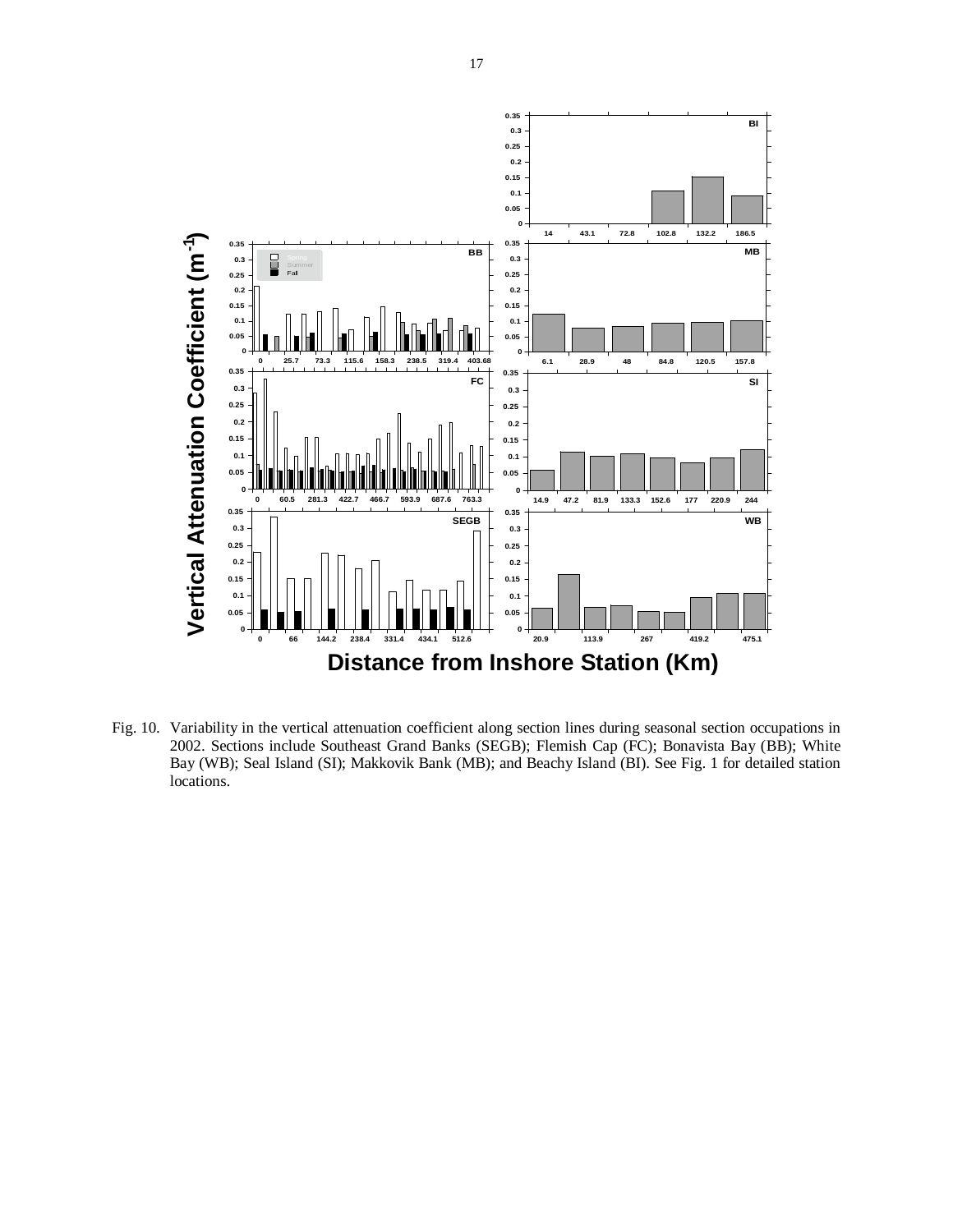![](_page_17_Figure_0.jpeg)

Fig. 11. Variability in euphotic depth (1% light level) along sections during seasonal occupations in 2002. Sections include Southeast Grand Banks (SEGB), Flemish Cap (FC), Bonavista Bay (BB), White Bay (WB), Seal Island (SI), Makkovik Bank (MB), and Beachy Island (BI). See Fig. 1 for locations of sections.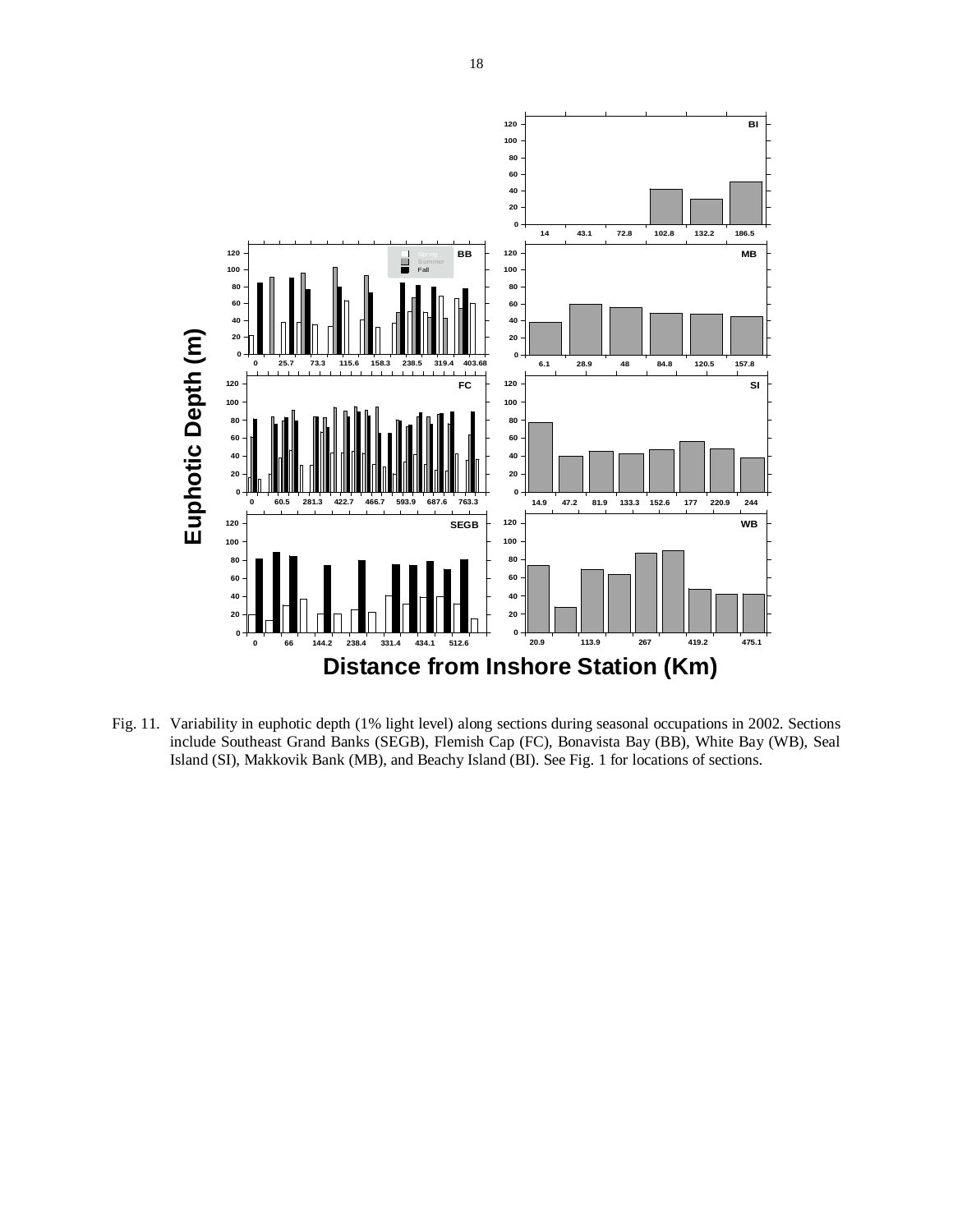![](_page_18_Figure_0.jpeg)

Fig. 12. The percent change in the vertical attenuation coefficient and euphotic depth in 2002 compared to earlier years (2000-01) along sections during seasonal occupations. Shading as in Fig. 11.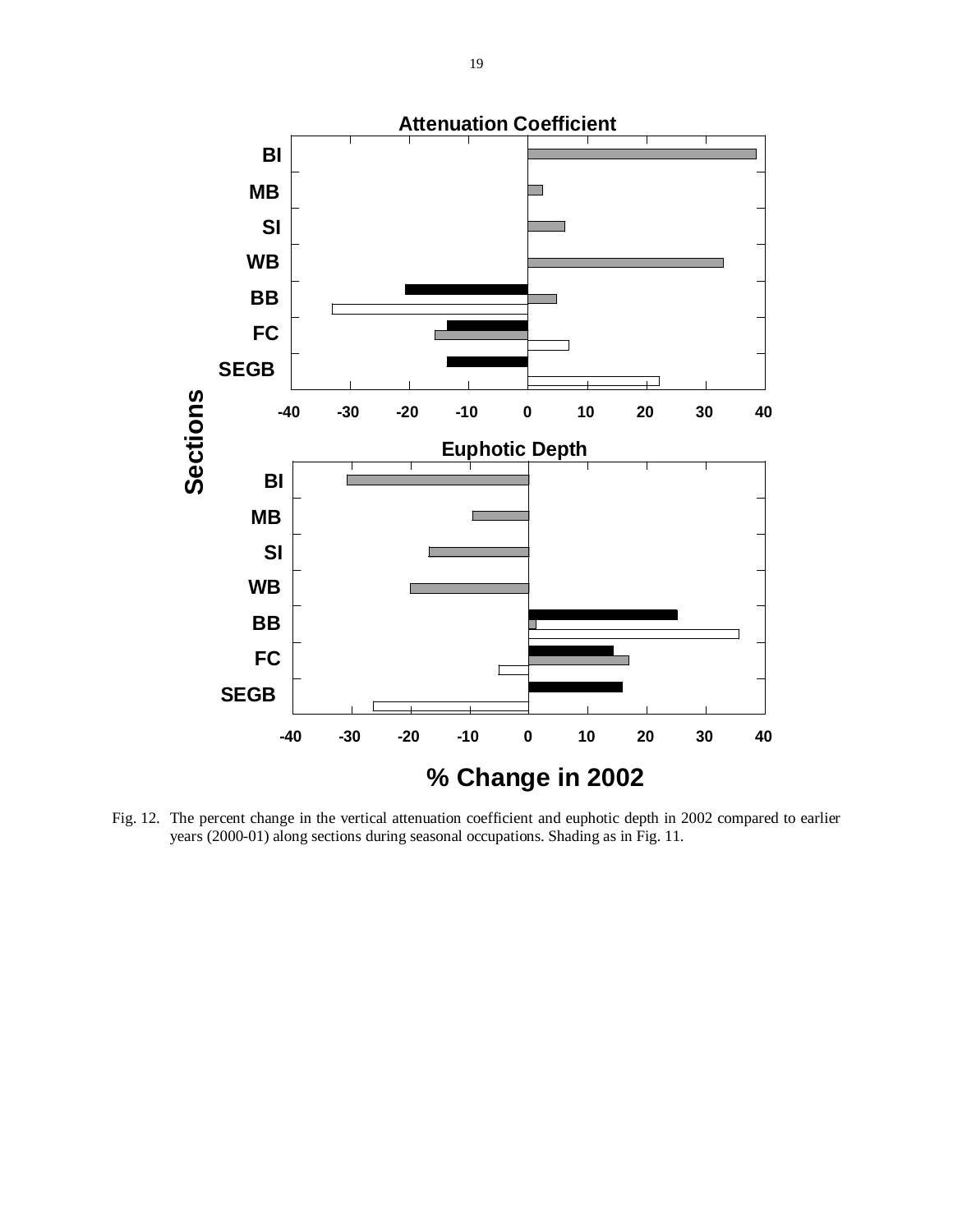![](_page_19_Figure_0.jpeg)

Fig. 13. Variability in the stratification index along sections during seasonal occupations in 2002. Sections include Southeast Grand Banks (SEGB), Flemish Cap (FC), Bonavista Bay (BB), White Bay (WB), Seal Island (SI), Makkovik Bank (MB), and Beachy Island (BI). See Fig. 1 for locations of sections.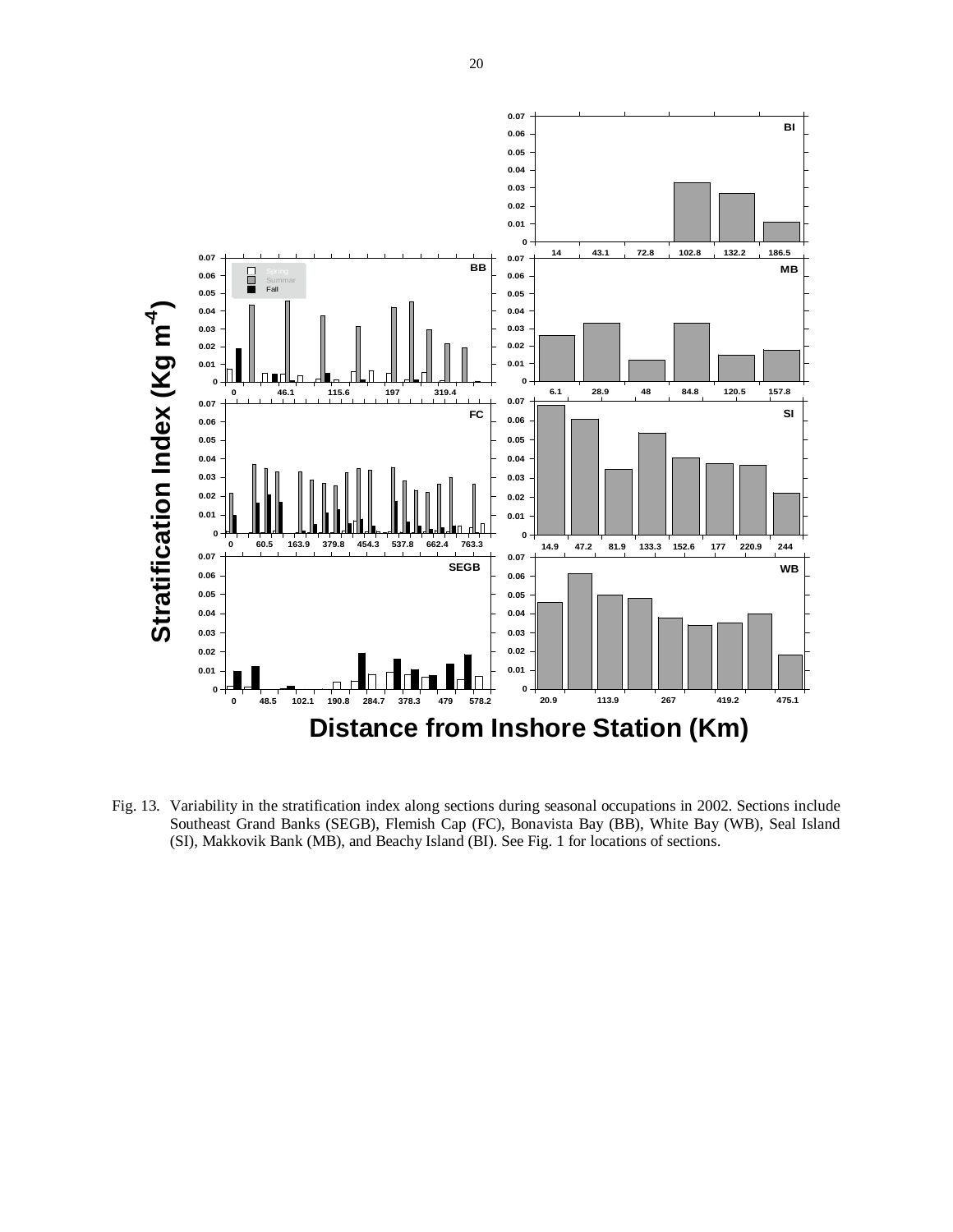![](_page_20_Figure_0.jpeg)

Fig. 14. Variability in the integrated temperature (0-50 m integral) along sections during seasonal occupations in 2002. Sections include Southeast Grand Banks (SEGB), Flemish Cap (FC), Bonavista Bay (BB), White Bay (WB), Seal Island (SI), Makkovik Bank (MB), and Beachy Island (BI). See Fig. 1 for locations of sections.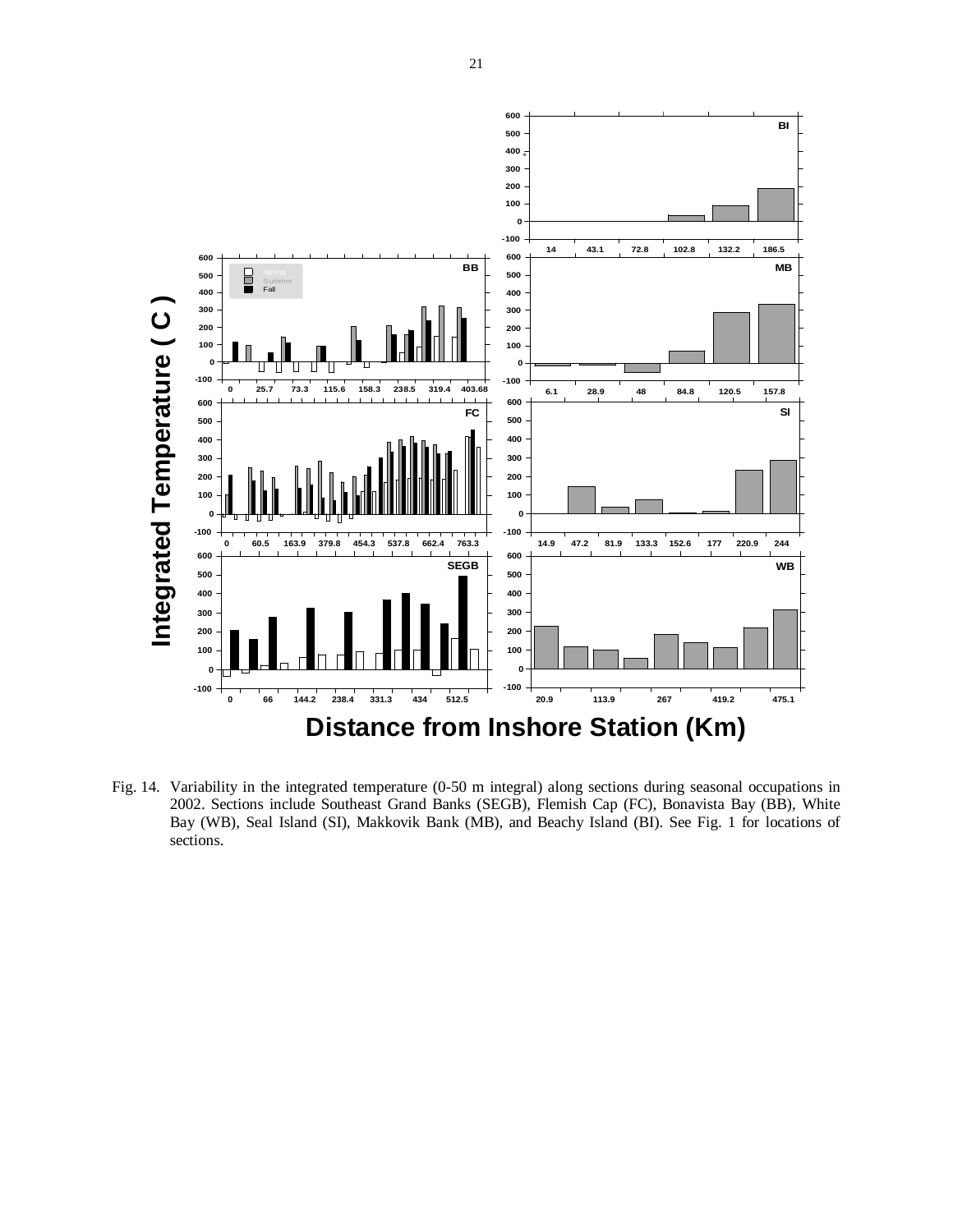![](_page_21_Figure_0.jpeg)

Fig. 15. The percent change in the stratification index and integrated temperature (0-50 m integral) in 2002 compared to earlier years (2000-01) along sections during seasonal occupations. Shading as in Fig. 14.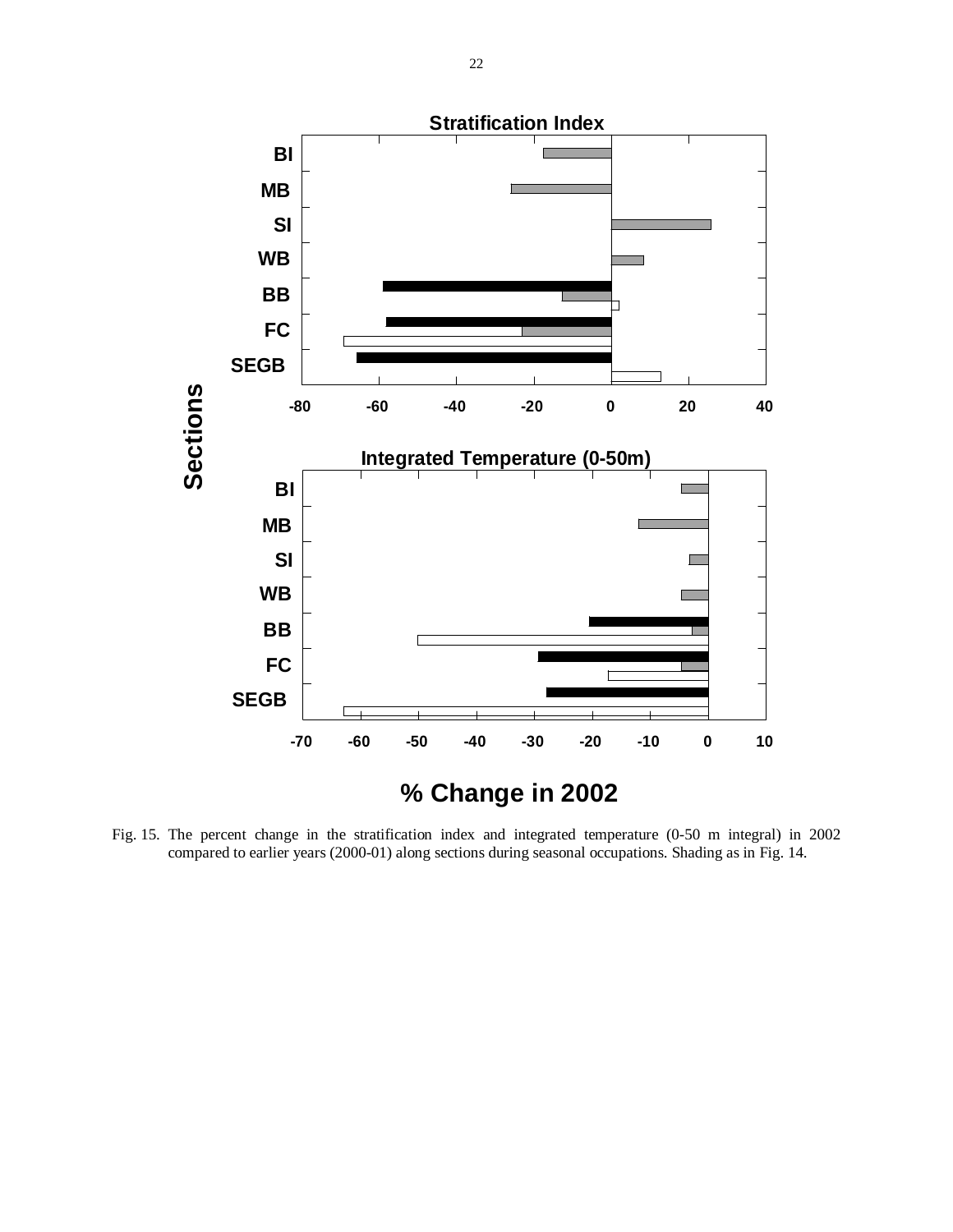![](_page_22_Figure_0.jpeg)

Fig. 16. Variability in the silicate inventories (0-50 m integral) along sections during seasonal occupations in 2002. Sections include Southeast Grand Banks (SEGB), Flemish Cap (FC), Bonavista Bay (BB), White Bay (WB), Seal Island (SI), Makkovik Bank (MB), and Beachy Island (BI). See Fig. 1 for locations of sections.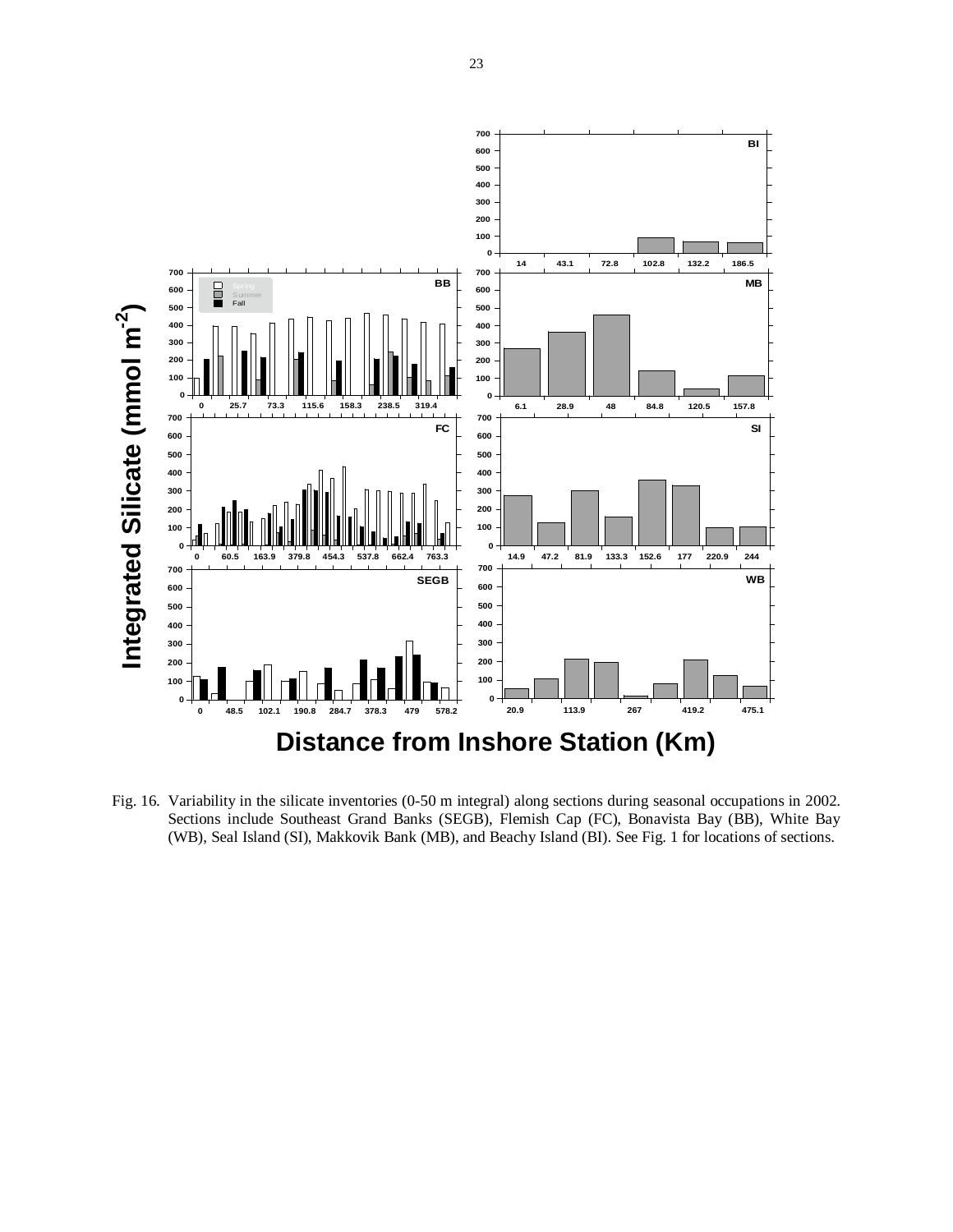![](_page_23_Figure_0.jpeg)

Fig. 17. Variability in the nitrate inventories (0-50 m integral) along sections during seasonal occupations in 2002. Sections include Southeast Grand Banks (SEGB), Flemish Cap (FC), Bonavista Bay (BB), White Bay (WB), Seal Island (SI), Makkovik Bank (MB), and Beachy Island (BI). See Fig. 1 for locations of sections.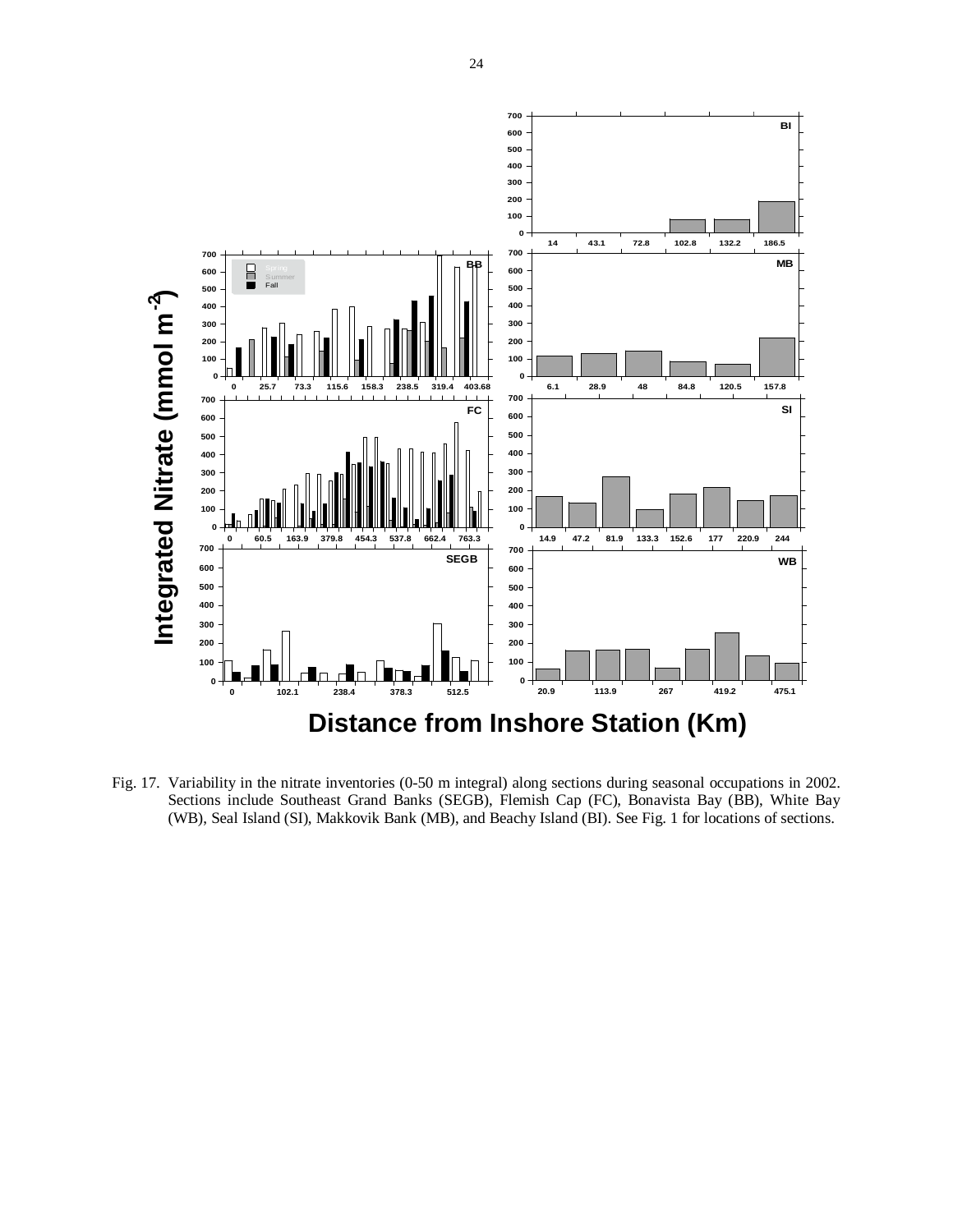![](_page_24_Figure_0.jpeg)

Fig. 18. Variability in the silicate inventories (50-150 m integral) along sections during seasonal occupations in 2002. Sections include Southeast Grand Banks (SEGB), Flemish Cap (FC), Bonavista Bay (BB), White Bay (WB), Seal Island (SI), Makkovik Bank (MB), and Beachy Island (BI). See Fig. 1 for locations of sections.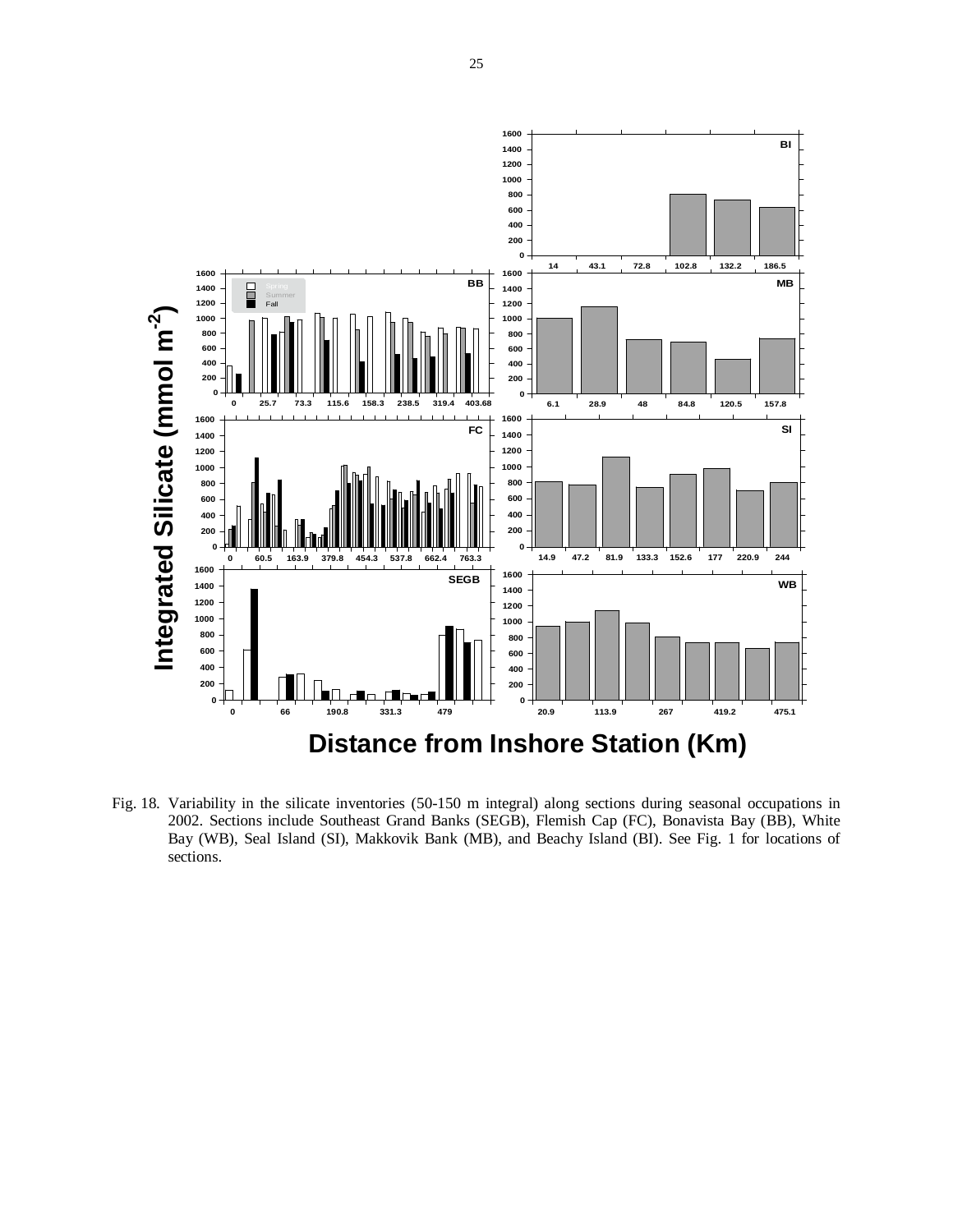![](_page_25_Figure_0.jpeg)

Fig. 19. Variability in the nitrate inventories (50-150 m integral) along sections during seasonal occupations in 2002. Sections include Southeast Grand Banks (SEGB), Flemish Cap (FC), Bonavista Bay (BB), White Bay (WB), Seal Island (SI), Makkovik Bank (MB), and Beachy Island (BI). See Fig. 1 for locations of sections.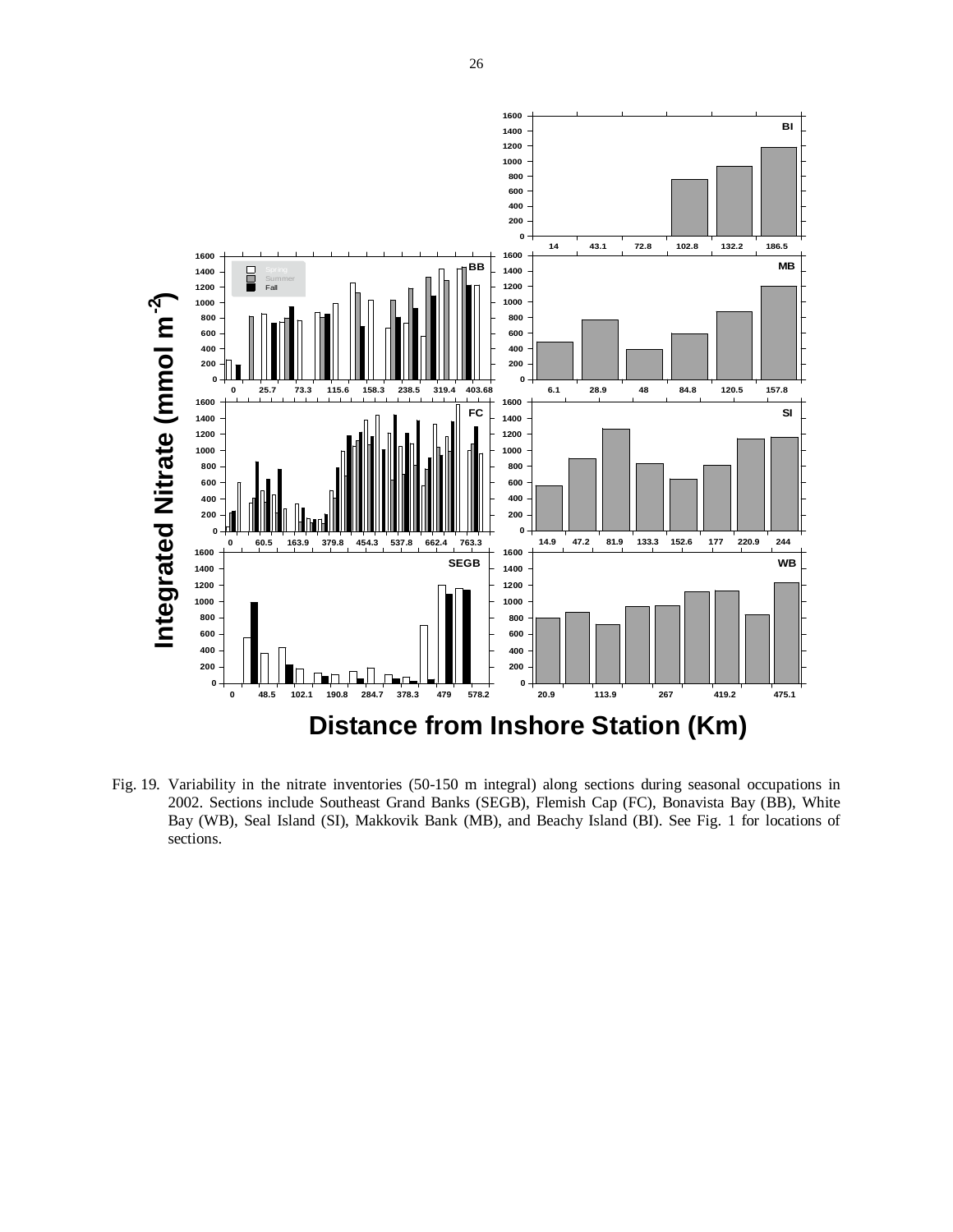![](_page_26_Figure_0.jpeg)

Fig. 20. The percent change in major nutrient inventories in 2002 compared to earlier years (2000-01) along sections during seasonal occupations. Sections include Southeast Grand Banks (SEGB), Flemish Cap (FC), Bonavista Bay (BB), White Bay (WB), Seal Island (SI), Makkovik Bank (MB), and Beachy Island (BI). See Figure 1 for locations of sections. Same shading as in Fig. 19.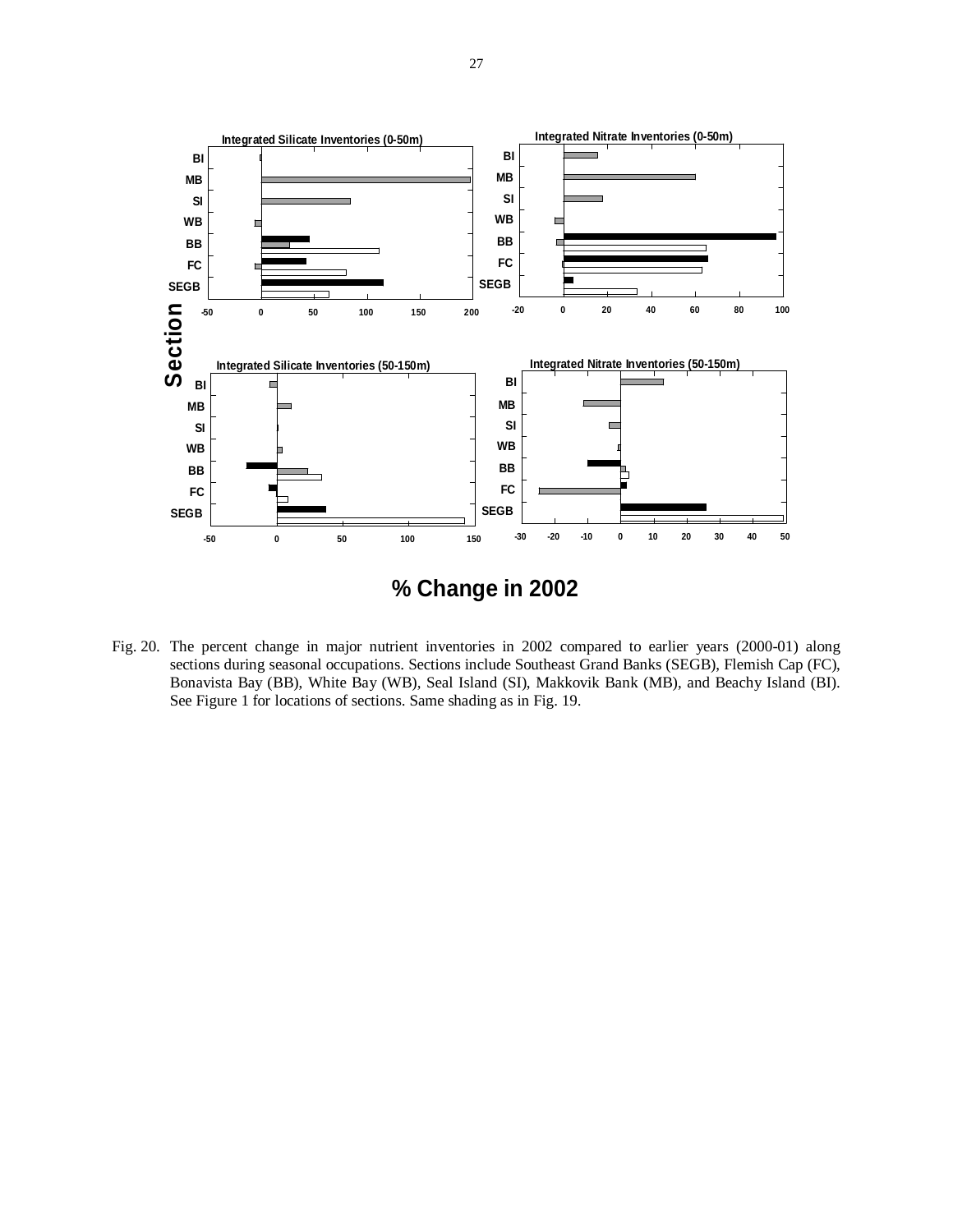![](_page_27_Figure_0.jpeg)

Fig. 21. Variability in the chlorophyll a inventories (0-100 m integral) along sections during seasonal occupations in 2002. Sections include Southeast Grand Banks (SEGB), Flemish Cap (FC), Bonavista Bay (BB), White Bay (WB), Seal Island (SI), Makkovik Bank (MB), and Beachy Island (BI). See Fig. 1 for locations of sections.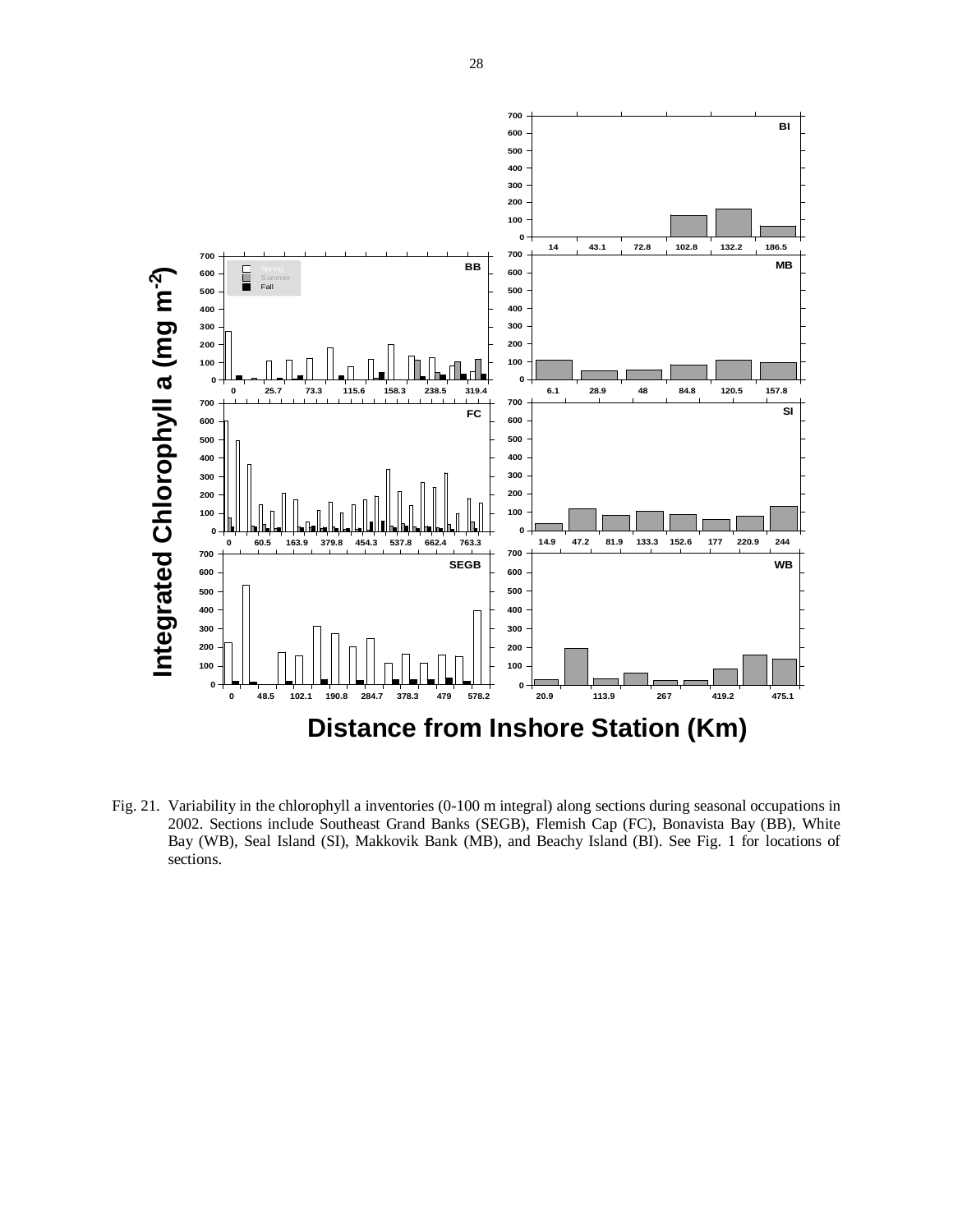![](_page_28_Figure_0.jpeg)

Fig. 22. The percent change in the Chlorophyll a inventories in 2002 compared to earlier years (2000-01) along sections during seasonal occupations. Same shading as in Fig. 21.

![](_page_28_Figure_2.jpeg)

Fig. 23. Time series of total zooplankton abundance (upper panel) and relative species composition (lower panel) from vertical net collections performed at Station 27 since the inception of the AZMP.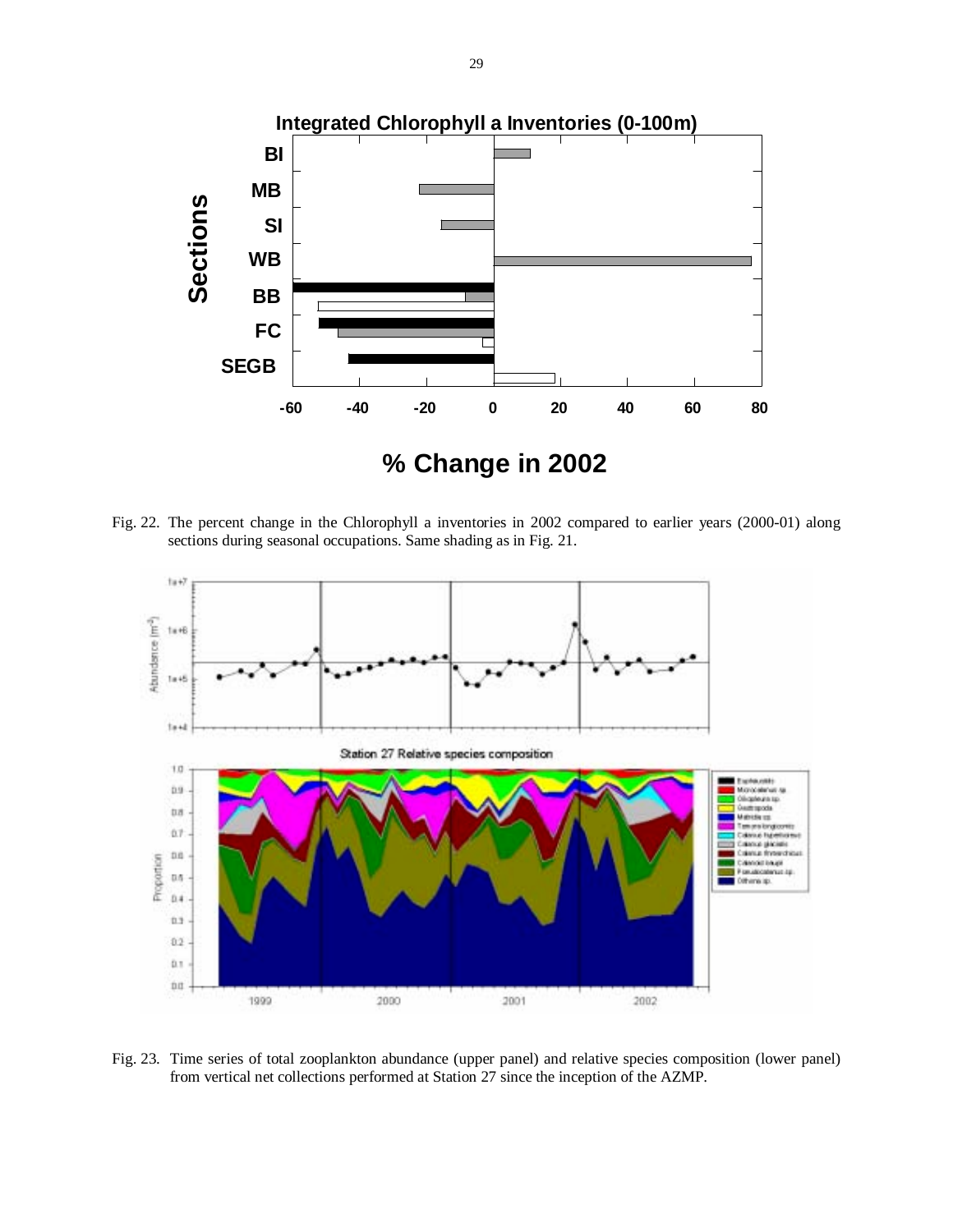![](_page_29_Figure_0.jpeg)

Fig. 24. Time series of abundance and copepodite relative stage composition of *Calanus finmarchicus* at Station 27. The tick marks at the top of the figure indicates the collection times of samples.

![](_page_29_Figure_2.jpeg)

Fig. 25. Total zooplankton abundance during fall surveys of the Newfoundland Shelf for the period 1999-2001. Station locations are indicated on the corresponding map. Missing bars indicate that a station was not sampled in a given year and do not indicate the absence of zooplankton at that site.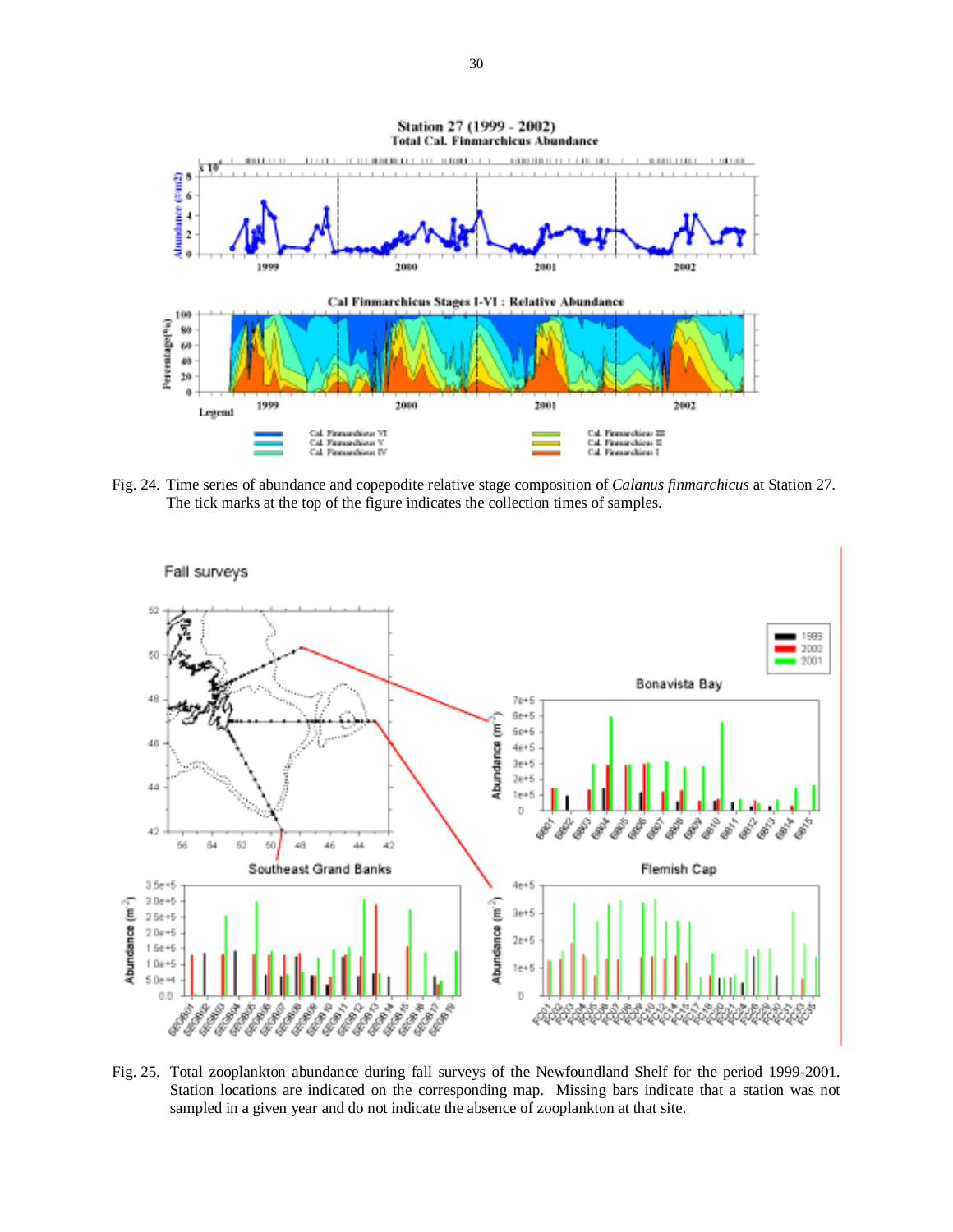![](_page_30_Figure_0.jpeg)

Fig. 26. Total zooplankton abundance during spring surveys of the Newfoundland Shelf for the period 2000-2002. Station locations are indicated on the corresponding map. Missing bars indicate that a station was not sampled in a given year and do not indicate the absence of zooplankton at that site.